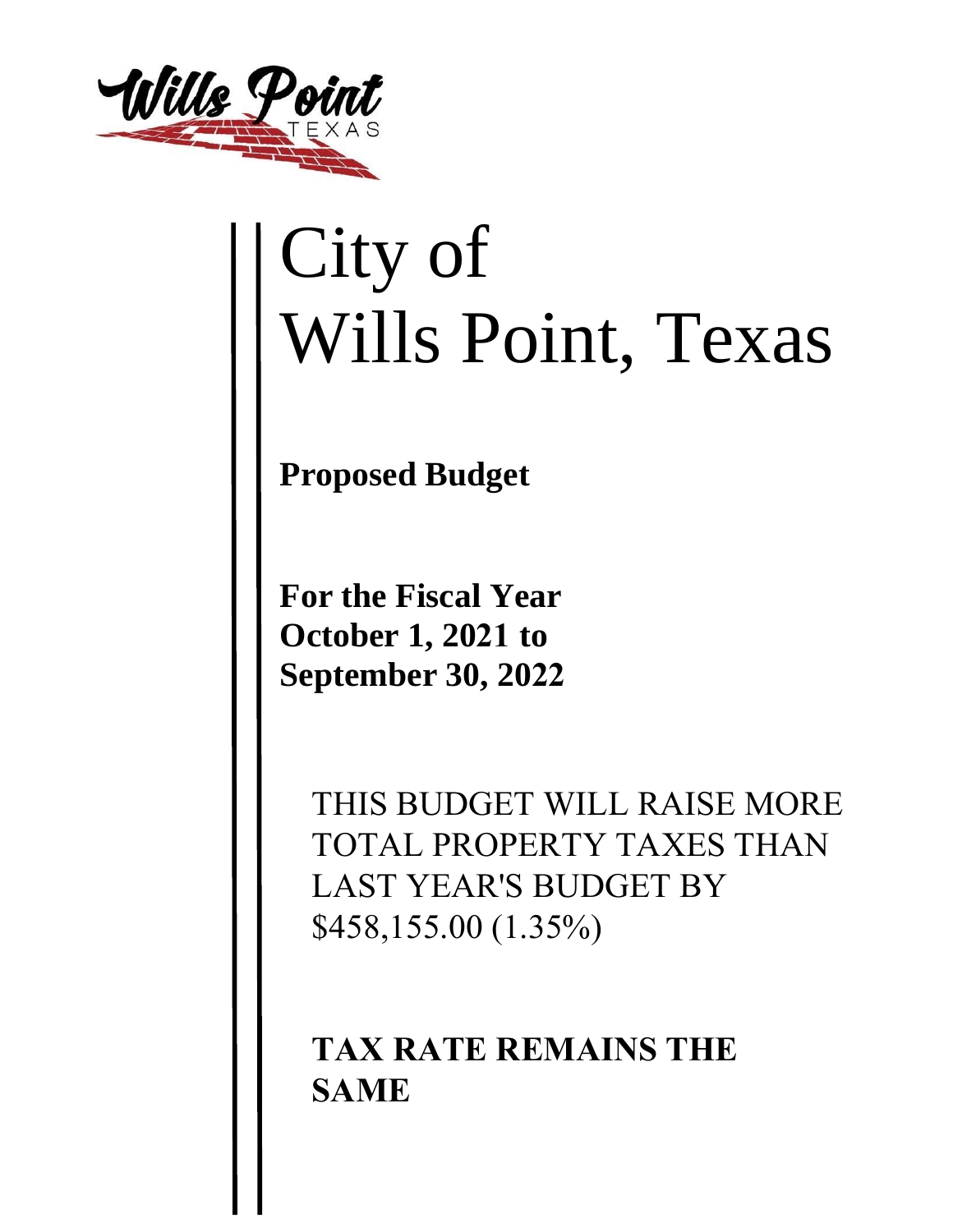

## CITY OF WILLS POINT FISCAL YEAR BUDGET 2021 – 2022

**Mayor** Mark Turner

**Members of Council:**

Kyle Anderson Wade Emerson Mike Jones - Pro Tem Oscar Rogers Herschel LyBrand

Pam Pearson, City Administrator, Danyale Roberts, Bookkeeper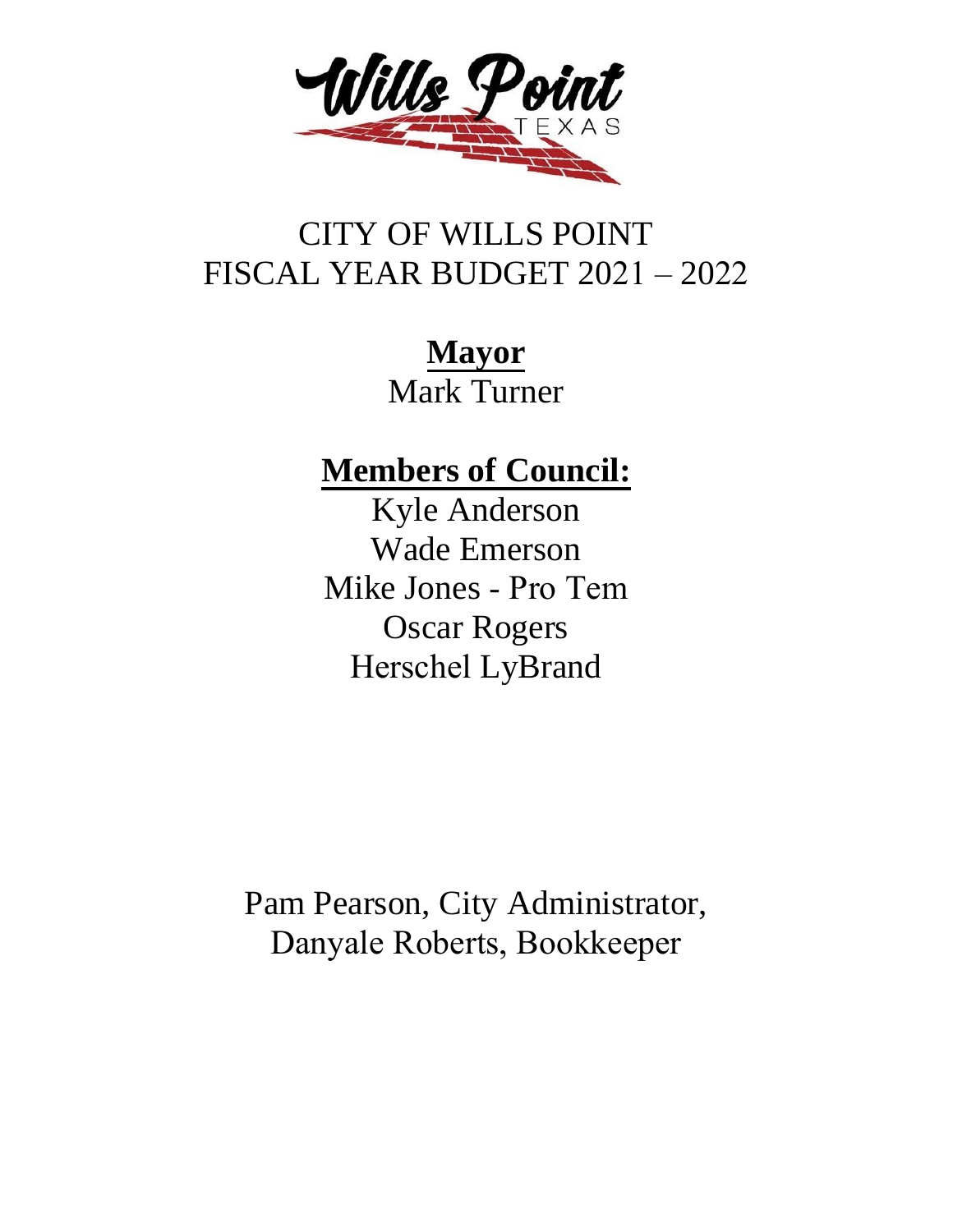|                                    |    | 2018 - 2019    |     | 2019 - 2020         |    | 2020-2021           |     | 2021-2022       |                   |
|------------------------------------|----|----------------|-----|---------------------|----|---------------------|-----|-----------------|-------------------|
| Description                        |    | <b>AMENDED</b> |     | <b>APPROVED</b>     |    | <b>APPROVED</b>     |     | <b>PURPOSED</b> | <b>DIFFERENCE</b> |
| <b>GENERAL ADMIN-REVENUE</b>       | \$ | (2,674,830.00) |     | (2,892,644.25)      | \$ | (2,751,945.84)      |     | (3,204,147.00)  | (452, 201.16)     |
|                                    |    |                |     |                     |    |                     |     |                 |                   |
| <b>UTILITIES - REVENUE</b>         | \$ | (2,605,450.00) | .\$ | $(2,698,600.00)$ \$ |    | $(2,610,700.00)$ \$ |     | (2,790,700.00)  | (180,000.00)      |
| <b>TOTAL REVENUE</b>               | \$ | (5,280,280.00) | \$. | $(5,591,244.25)$ \$ |    | $(5,362,645.84)$ \$ |     | (5,994,847.00)  | (632, 201.16)     |
| <b>GENERAL EXPENSE</b>             |    |                |     |                     |    |                     |     |                 |                   |
| <b>EMS FACILITY - EXP</b>          | \$ | 99,980.00      | Ŝ.  | 100,355.20          | \$ | 98,400.00           |     | 11,500.00       | (86,900.00)       |
| <b>GENERAL ADMIN-EXP</b>           | \$ | 951,163.64     | \$  | 1,024,739.51        | \$ | 1,052,031.52        | \$  | 1,094,651.58    | 42,620.06         |
| <b>EDC-EXP</b>                     | \$ | 78,528.30      | \$. | 121,650.96          | \$ | 129,817.45          | \$  | 137,548.35      | 7,730.90          |
| <b>MUNICIPAL COURT - EXP</b>       | \$ | 213,256.18     | \$  | 195,241.40          | \$ | 127,565.67          | \$  | 144,228.92      | 16,663.25         |
| <b>AIRPORT - EXP</b>               | Ś  | 2,172.60       | \$  | 1,700.00            | \$ | 5,000.00            | Ś   | 5,500.00        | 500.00            |
| <b>COMMUNITY ROOM/CHAMBER - EX</b> | \$ | 10,000.00      | \$  | 10,000.00           | \$ | 8,000.00            | Ś   | 10,000.00       | 2,000.00          |
| <b>FIRE DEPT - EXP</b>             | \$ | 10,612.03      | \$  | 9,945.00            | \$ | 6,945.00            | \$  | 7,396.00        | 451.00            |
| <b>POLICE DEPT - EXP</b>           | \$ | 861,905.78     | \$  | 887,465.24          | \$ | 785,078.83          | Ś   | 885,893.13      | 100,814.30        |
| <b>STREETS - EXP</b>               | \$ | 425,604.03     | \$. | 452,929.89          | \$ | 453,387.73          | Ś   | 713,679.03      | 260,291.30        |
| <b>PARK - EXP</b>                  | Ś  | 84,390.89      | \$  | 88,579.64           | \$ | 85,719.64           | \$  | 193,750.00      | 108,030.36        |
| <b>TOTAL</b>                       | Ś  | 2,737,613.45   | \$  | 2,892,606.84        | \$ | 2,751,945.84        | Ŝ.  | 3,204,147.00    | 452,201.16        |
| <b>UTILITY EXPENSE</b>             |    |                |     |                     |    |                     |     |                 |                   |
| <b>UTILITY ADMIN - EXP</b>         | \$ | 627,678.71 \$  |     | 581,635.87          | \$ | 624,276.81          | \$. | 510,563.84      | (113, 712.97)     |
| <b>SANITATION - EXP</b>            | \$ | 348,528.80     | \$. | 362,000.00          | \$ | 370,000.00          | \$  | 371,000.00      | 1,000.00          |
| <b>WASTE WATER/SEWER-EXP</b>       | \$ | 656,269.52     | \$  | 640,867.91          | \$ | 534,017.85          | \$  | 629,107.12      | 95,089.27         |
| <b>WATER DEPT - EXP</b>            | \$ | 910,190.76     | \$  | 1,114,120.45        | \$ | 1,082,405.34        | \$  | 1,280,029.04    | 197,623.70        |
| <b>TOTAL</b>                       | \$ | 2,542,667.79   | \$  | 2,698,624.23        | \$ | 2,610,700.00        | \$  | 2,790,700.00    | 180,000.00        |
|                                    |    |                |     |                     |    |                     |     |                 |                   |
| <b>TOTAL EXPENSES</b>              | \$ | 5,280,281.24   | \$  | 5,591,231.07        | \$ | 5,362,645.84        | \$  | 5,994,847.00    | 632,201.16        |
|                                    |    |                |     |                     |    |                     |     |                 |                   |
| <b>BUDGET DIFFERENCE</b>           |    |                | \$  | $(13.18)$ \$        |    |                     | \$  | 0.00            | 0.00              |
|                                    |    |                |     |                     |    |                     |     |                 |                   |
|                                    |    |                | \$  | $(37.41)$ \$        |    |                     | \$  | 0.00            |                   |
|                                    |    |                | \$  | 24.23               | Ŝ. |                     | \$  | (0.00)          |                   |
|                                    |    |                | \$  | $(13.18)$ \$        |    |                     | \$  | 0.00            |                   |
|                                    |    |                |     |                     |    |                     |     |                 |                   |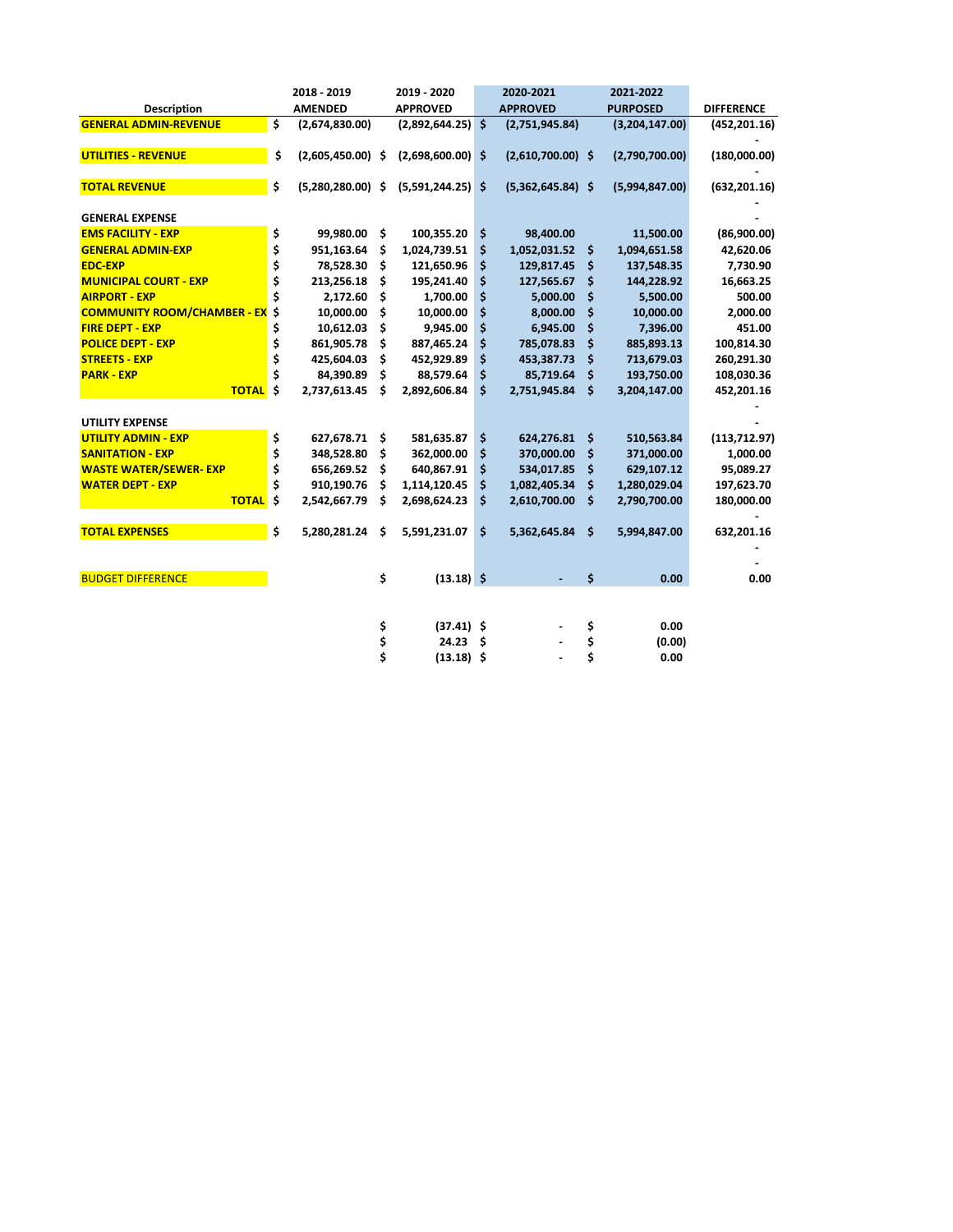|                |                                          | 2019-2020 -     | 2020-2021           |                          |                       |             | 2021-2022       |
|----------------|------------------------------------------|-----------------|---------------------|--------------------------|-----------------------|-------------|-----------------|
| <b>Account</b> | <b>Description</b>                       | <b>APPROVED</b> | <b>APPROVED</b>     | <b>YTD AS OF 7-28-21</b> | <b>BUDGET BALANCE</b> | % OF BUDGET | <b>PROPOSED</b> |
|                | <b>GENERAL ADMIN-REVENUE</b>             |                 |                     |                          |                       |             |                 |
| 10-41225-00    | <b>Current Tax to Debt Reduction</b>     | (315,500.00)    | $(442, 713.00)$ \$  | $(559, 946.91)$ \$       | 117,233.91            | 126%        | (353,996.00)    |
| 10-41450-00    | Current Tax*                             | (934, 383.11)   | $(672, 297.51)$ \$  | $(856, 389.33)$ \$       | 184,091.82            | 127%        | (1,415,936.00)  |
| 10-41675-00    | <b>Delinquent Tax</b>                    | (25,000.00)     | $(10,000.00)$ \$    | $(52,787.94)$ \$         | 42,787.94             | 528%        | (25,000.00)     |
| 10-41900-00    | Penalty & Interest on Tax                | (12,000.00)     | $(8,000.00)$ \$     | $(31,037.39)$ \$         | 23,037.39             | 388%        | (12,000.00)     |
| 10-42115-00    | Sales Tax - Private Club                 | (15,000.00)     | $(10,000.00)$ \$    | $(9,713.32)$ \$          | (286.68)              | 97%         | (10,000.00)     |
| 10-42345-00    | Hotel/Motel Tax                          | (20,000.00)     | $(40,000.00)$ \$    | $(12, 168.81)$ \$        | (27, 831.19)          | 30%         | (20,000.00)     |
| 10-42460-00    | Sales Tax (M & O)                        | (550,000.00)    | $(550,000.00)$ \$   | $(682, 931.95)$ \$       | 132,931.95            | 124%        | (550,000.00)    |
| 10-42575-00    | <b>Franchise Tax</b>                     | (150,000.00)    | $(160,000.00)$ \$   | $(145, 938.76)$ \$       | (14,061.24)           | 91%         | (160,000.00)    |
| 10-42805-00    | Sales Tax To EDC                         | (275,000.00)    | $(275,000.00)$ \$   | $(341, 465.98)$ \$       | 66,465.98             | 124%        | (275,000.00)    |
| 10-43560-00    | Late Fee Penalties                       | (1,400.00)      | $(1,800.00)$ \$     | $(85.68)$ \$             | (1,714.32)            | 5%          | (1,800.00)      |
| 10-43640-00    | <b>Vendor Permits</b>                    | (3,000.00)      | $(3,000.00)$ \$     | $(2,315.00)$ \$          | (685.00)              | 77%         | (3,000.00)      |
| 10-43720-00    | <b>Building Permits</b>                  | (12,000.00)     | $(15,000.00)$ \$    | $(20, 227.40)$ \$        | 5,227.40              | 135%        | (15,000.00)     |
| 10-43800-00    | Garage Sale Permits                      | (750.00)        | $(500.00)$ \$       | $(370.00)$ \$            | (130.00)              | 74%         | (500.00)        |
| 10-44045-00    | <b>City Retained Fines</b>               | (150,000.00)    | $(75,000.00)$ \$    | $(65,048.64)$ \$         | (9,951.36)            | 87%         | (75,000.00)     |
| 10-44135-00    | <b>State Fees Collected</b>              | (65,000.00)     | $(40,000.00)$ \$    | $(37, 191.52)$ \$        | (2,808.48)            | 93%         | (40,000.00)     |
| 10-44900-00    | <b>Truancy Prevention Fees</b>           |                 |                     | Ś<br>$(1,276.96)$ \$     | 1,276.96              | 0%          |                 |
| 10-44945-00    | <b>Collection Agency Fees</b>            | (20,000.00)     | $(10,000.00)$ \$    | $(5,931.22)$ \$          | (4,068.78)            | 59%         | (10,000.00)     |
| 10-45450-00    | VOL FIRE DEPT SRA LOT                    | (1,200.00)      | $(1,200.00)$ \$     | $(1,200.00)$ \$          |                       | 100%        | (1,200.00)      |
| 10-45475-00    | ESD #4 - Bldg Lease                      | (25, 200.00)    | $(25,200.00)$ \$    | $(19, 151.25)$ \$        | (6,048.75)            | 76%         | (25, 200.00)    |
| 10-45510-00    | <b>EMS Building Rent</b>                 | (24,000.00)     | $(24,000.00)$ \$    | $(20,000.00)$ \$         | (4,000.00)            | 83%         | (24,000.00)     |
| 10-45525-00    | Fees for Copies/Open Records             | (15.00)         | $(15.00)$ \$        | $(20.00)$ \$             | 5.00                  | 133%        | (15.00)         |
| 10-45550-00    | <b>Police Reports</b>                    | (700.00)        | $(500.00)$ \$       | $(391.00)$ \$            | (109.00)              | 78%         | (500.00)        |
| 10-45575-00    | <b>Airport Grants</b>                    | (50,000.00)     | $(50,000.00)$ \$    |                          | \$<br>(50,000.00)     | 0%          | (50,000.00)     |
| 10-45600-00    | I.S.D. Park Reimbursement                | (8,000.00)      | $(8,000.00)$ \$     |                          | Ś<br>(8,000.00)       | 0%          | (8,000.00)      |
| 10-45610-00    | <b>EMS</b> - Utilities Reimbursement     | (5,500.00)      | $(5,500.00)$ \$     | $(3, 159.68)$ \$         | (2,340.32)            | 57%         | (5,500.00)      |
| 10-45620-00    | Rebates-Refunds-Auction                  | (5,000.00)      | $(5,000.00)$ \$     | $(2,288.28)$ \$          | (2,711.72)            | 46%         | (5,000.00)      |
| 10-45650-00    | <b>Community Room Rentals</b>            | (7,200.00)      | $(7,200.00)$ \$     | $(6,000.00)$ \$          | (1,200.00)            | 83%         | (7,200.00)      |
| 10-46300-00    | Interest on Checking Accts               | (6,500.00)      | $(8,000.00)$ \$     | $(6,677.20)$ \$          | (1,322.80)            | 83%         | (4,000.00)      |
| 10-47230-00    | I.S.D. Payment of School Offic           | (45,000.00)     |                     | Ŝ.                       | \$                    | 0%          |                 |
| 10-47345-00    | <b>EDC Payroll/Insurance Reimb</b>       | (57,096.14)     | $(61,520.33)$ \$    | $(44, 479.70)$ \$        | (17,040.63)           | 72%         | (65,000.00)     |
| 10-47460-00    | EDC Reimb for Utilities/TML P/L          | (3,000.00)      | $(9,200.00)$ \$     | $(3,042.24)$ \$          | (6, 157.76)           | 33%         | (8,000.00)      |
| 10-47465-00    | <b>EDC Credit Card/Gas Reimbursement</b> | (10,000.00)     | $(10,000.00)$ \$    | $(5,765.41)$ \$          | (4, 234.59)           | 58%         | (10,000.00)     |
| 10-48540-00    | Parks - Rental or Donations              | (100.00)        | $(100.00)$ \$       | $(15.00)$ \$             | (85.00)               | 15%         | (100.00)        |
| 10-49180-00    | <b>General Fund Outage</b>               |                 |                     |                          | Ś                     | 0%          |                 |
|                |                                          | 2019-2020 -     | 2020-2021           |                          |                       |             | 2021-2022       |
| <b>Account</b> | <b>Description</b>                       | <b>APPROVED</b> | <b>APPROVED</b>     | <b>YTD AS OF 7-28-21</b> | <b>BUDGET BALANCE</b> | % OF BUDGET | <b>PROPOSED</b> |
|                | <b>GENERAL ADMIN-REVENUE</b>             |                 |                     |                          |                       |             |                 |
| 10-49300-00    | Insurance Reimbursement                  | (10,000.00)     | $(10,000.00)$ \$    |                          | (10,000.00)           | 0%          | (10,000.00)     |
| 10-49330-00    | Other Income                             | (28,900.00)     | $(10,000.00)$ \$    | $(41,996.28)$ \$         | 31,996.28             | 420%        | (10,000.00)     |
| 10-49420-00    | L.E.O.S.E.                               | (1,200.00)      | $(1,200.00)$ \$     | $(1,085.95)$ \$          | (114.05)              | 90%         | (1,200.00)      |
| 10-49480-00    | <b>Scholarship Sanitation Solutions</b>  | (500.00)        | $(500.00)$ \$       | $(1,000.00)$ \$          | 500.00                | 200%        | (500.00)        |
| 10-49630-00    | <b>SANE Reimbursement</b>                | (1,500.00)      | $(1,500.00)$ \$     |                          | (1,500.00)            | 0%          | (1,500.00)      |
|                | <b>Sell of Properties</b>                |                 | $(200,000.00)$ \$   |                          | (200,000.00)          | 0%          |                 |
| 10-56320-00    | <b>Excavator from streets</b>            | (23,000.00)     |                     | -\$                      |                       | 0%          |                 |
|                | <b>TOTALS</b>                            | (2,862,644.25)  | $(2,751,945.84)$ \$ | $(2,981,098.80)$ \$      | 229,152.96            | 108%        | (3,204,147.00)  |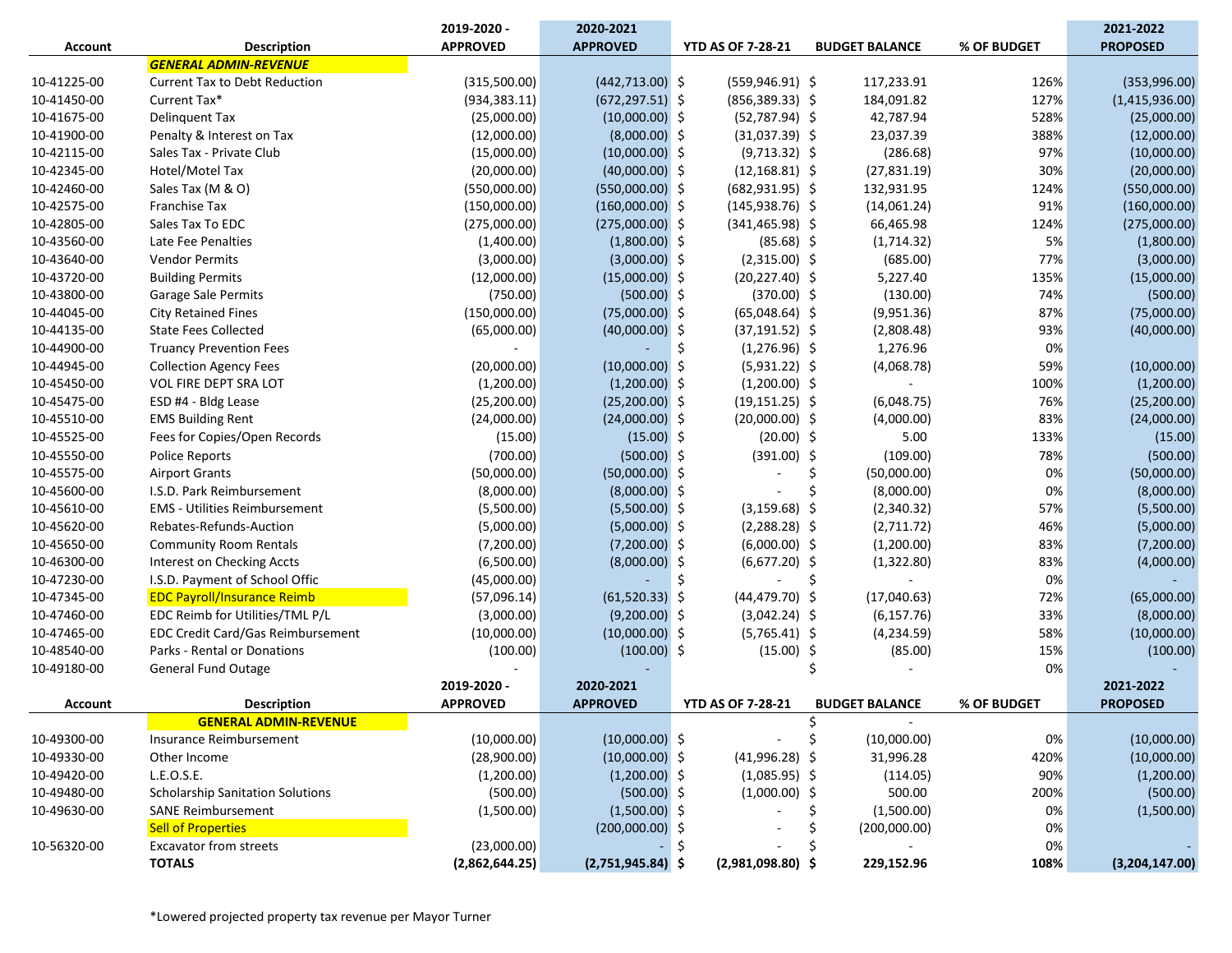|             |                                     | 2019-2020       | 2020-2021       |                          |      |                       |             | 2021-2022       |                         |
|-------------|-------------------------------------|-----------------|-----------------|--------------------------|------|-----------------------|-------------|-----------------|-------------------------|
| Account     | <b>Description</b>                  | <b>APPROVED</b> | <b>APPROVED</b> | <b>YTD AS OF 7-28-21</b> |      | <b>BUDGET BALANCE</b> | % OF BUDGET | <b>PROPOSED</b> |                         |
|             | <b>GENERAL ADMIN-EXP</b>            |                 |                 |                          |      |                       |             |                 |                         |
| 10-50850-20 | 2015-GO Rfdg (prin)                 | 149,500.00      | 234,000.00 \$   |                          |      | 234,000.00            | 0%          | 240,500.00      |                         |
| 10-50860-20 | 2015 - GO Rfdg (int)                | 100,880.00      | 93,307.50 \$    | 46,653.75                | Ŝ.   | 46,653.75             | 50%         | 86,287.50       |                         |
| 10-51035-20 | Payroll - Salaries                  | 198,652.02      | 187,220.16 \$   | 128,860.00               | Ŝ.   | 58,360.16             | 69%         | 181,159.40      |                         |
| 10-51070-20 | Overtime Pay                        | 2,000.00        | 2,000.00        | l \$<br>1,711.22         | - \$ | 288.78                | 86%         | 2,000.00        |                         |
| 10-51140-20 | Contract Labor                      | 4,975.00        | $2,000.00$ \$   | 850.00                   | -Ś   | 1,150.00              | 43%         | 2,000.00        |                         |
| 10-51245-20 | TMRS-Expense                        | 24,275.28       | 19,702.01 \$    | 15,621.73                | -Ś   | 4,080.28              | 79%         | 20,380.43       |                         |
| 10-51280-20 | SS & Med (City Expense)             | 15,196.88       | 12,751.30 \$    | 9,149.54                 | -Ś   | 3,601.76              | 72%         | 13,858.69       |                         |
| 10-51315-20 | Unemployment (City Expense)         | 648.00          | 648.00 \$       | 760.24                   | -Ś   | (112.24)              | 117%        | 762.80          |                         |
| 10-51350-20 | Company Health Expense              | 30,416.33       | 25,036.07       | ۱Ś.<br>33,507.46         | -Ś   | (8,471.39)            | 134%        | 34,602.75       |                         |
| 10-51455-20 | <b>Employee Orientation Expense</b> | 180.00          | 180.00 \$       | 315.00                   | -Ś   | (135.00)              | 175%        | 200.00          |                         |
| 10-52240-20 | Office Supplies                     | 9,000.00        | $9,000.00$ \$   | 6,778.35                 | -\$  | 2,221.65              | 75%         | 9,000.00        |                         |
| 10-52320-20 | Postage/Box Rent                    | 1,500.00        | 1,200.00        | 1,150.46<br>Ŝ.           | Ś    | 49.54                 | 96%         | 1,200.00        |                         |
| 10-52360-20 | Fuel                                | 750.00          | 500.00          | 409.57<br>Ś              | Ŝ.   | 90.43                 | 82%         | 500.00          |                         |
| 10-53075-20 | <b>Permit Fees</b>                  | 14,250.00       | 14,250.00       | 10,744.40<br>Ŝ           | .S   | 3,505.60              | 75%         | 15,000.00       |                         |
| 10-53090-20 | Demolition of Substandard           | 14,000.00       | $5,000.00$ \$   | 867.66                   | Ŝ.   | 4,132.34              | 17%         | 20,000.00       |                         |
| 10-53110-20 | <b>Codification Expense</b>         | 4,000.00        | $2,500.00$ \$   | 1,200.00                 | -Ŝ   | 1,300.00              | 48%         | 2,500.00        |                         |
| 10-53115-20 | Ins. TML $(P/L)$                    | 3,200.00        | $7,000.00$ \$   | 2,312.62                 | -Ŝ   | 4,687.38              | 33%         | 7,840.00        |                         |
| 10-53120-20 | Website Maintenance                 | 150.00          | 150.00 \$       |                          | Ś    | 150.00                | 0%          | 150.00          |                         |
| 10-53125-20 | <b>Fidelity Bond Fees</b>           | 901.00          | $901.00$ \$     | 551.00                   | Ś    | 350.00                | 61%         |                 | 601.00 Split with 60-40 |
| 10-53130-20 | Employee Events/Awards              | 5,250.00        | $5,250.00$ \$   | 8,298.65                 | -Ś   | (3,048.65)            | 158%        | 7,000.00        |                         |
| 10-53140-20 | <b>Tourism Expense</b>              | 20,000.00       | 20,000.00       | 2,930.40<br>۱\$          | Ŝ.   | 17,069.60             | 15%         | 20,000.00       |                         |
| 10-53170-20 | Legal (Outside/Other)               | 500.00          | 500.00 \$       |                          | Ś    | 500.00                | 0%          | 500.00          |                         |
| 10-53180-20 | Legal (City Attorney)               | 13,000.00       | 13,000.00       | 13,841.75<br>- 5         | Ś    | (841.75)              | 106%        | 13,500.00       |                         |
| 10-53190-20 | Dues & Subscriptions                | 6,000.00        | 5,000.00        | 4,861.62<br>∣\$          | Ŝ.   | 138.38                | 97%         | 6,000.00        |                         |
| 10-53200-20 | <b>Elections/Council Expense</b>    | 3,500.00        | 3,500.00        | 1,844.10<br>∘\$.         | Ś.   | 1,655.90              | 53%         | 3,500.00        |                         |
| 10-53220-20 | Printing & Publications             | 1,400.00        | 500.00 \$       | 467.70                   | -Ś   | 32.30                 | 94%         | 500.00          |                         |
| 10-23230-20 | Ins TML $(W/C)$                     | 8,500.00        | 700.00 \$       | 471.60                   | -\$  | 228.40                | 67%         | 742.75          |                         |
| 10-53240-20 | Travel/Training                     | 8,000.00        | $5,000.00$ \$   | 3,858.63                 | -\$  | 1,141.37              | 77%         | 6,500.00        |                         |
| 10-53250-20 | <b>Tax Appraisal District</b>       | 29,000.00       | 20,000.00 \$    | 25,379.79                | -\$  | (5,379.79)            | 127%        | 30,000.00       |                         |
| 10-53260-20 | Audit                               | 21,000.00       | $21,000.00$ \$  | 7,825.16                 | -Ś   | 13,174.84             | 37%         | 25,000.00       |                         |
| 10-53280-20 | WP Historical Society Pmt           | 3,000.00        | $3,000.00$ \$   | 3,000.00                 | \$   |                       | 100%        | 3,000.00        |                         |
| 10-53290-20 | ETCOG 911 Database Mntc             | 3,250.00        | $2,245.60$ \$   |                          |      | 2,245.60              | 0%          | 2,500.00        |                         |
| 10-53300-20 | <b>ADA Compliance</b>               | 3,500.00        | 1,500.00        | 91.90<br>Ś               |      | 1,408.10              | 6%          | 1,500.00        |                         |
| 10-53310-20 | <b>Budget Maint/Excess Copy</b>     | 560.00          | 560.00 \$       | 323.31                   | -\$  | 236.69                | 58%         | 560.00          |                         |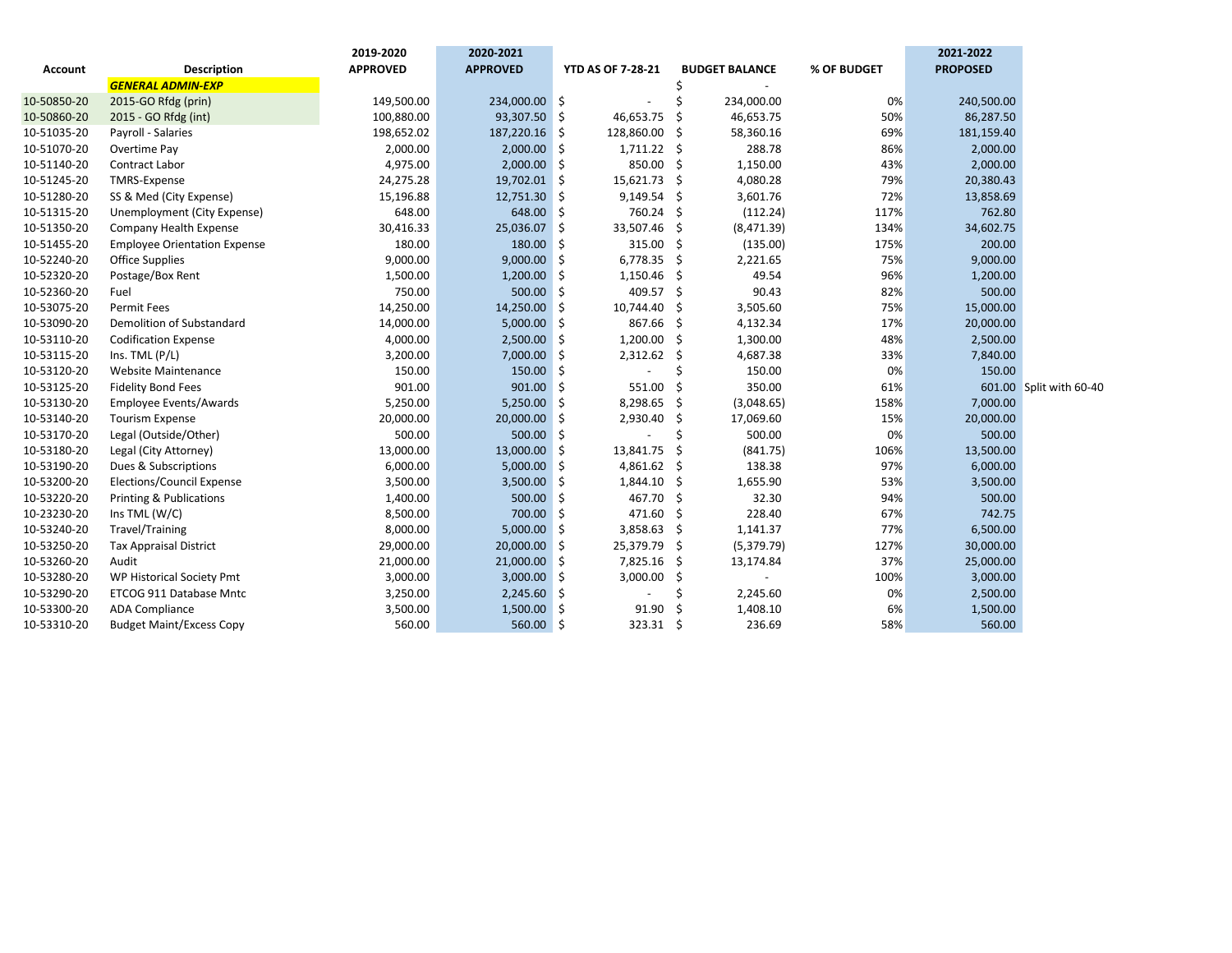|                |                                 | 2019-2020       | 2020-2021         |   |                          |    |                       |             | 2021-2022       |
|----------------|---------------------------------|-----------------|-------------------|---|--------------------------|----|-----------------------|-------------|-----------------|
| <b>Account</b> | <b>Description</b>              | <b>APPROVED</b> | <b>APPROVED</b>   |   | <b>YTD AS OF 7-28-21</b> |    | <b>BUDGET BALANCE</b> | % OF BUDGET | <b>PROPOSED</b> |
|                | <b>GENERAL ADMIN-EXP</b>        |                 |                   |   |                          |    |                       |             |                 |
| 10-53330-20    | Cell Phones/DSL Internet        | 1,200.00        | $1,200.00$ \$     |   | 1,197.90                 | 5  | 2.10                  | 100%        | 1,400.00        |
| 10-53335-20    | <b>Internet Services</b>        | 1,200.00        | 1,200.00          | S | 1,136.97                 |    | 63.03                 | 95%         | 1,365.00        |
| 10-53340-20    | <b>Scholarship Payments</b>     | 1,000.00        | 1,000.00          | S | 2,000.00                 | S  | (1,000.00)            | 200%        | 1,000.00        |
| 10-53370-20    | Copier Lease                    | 1,200.00        | 800.00            | S | 692.22                   | -S | 107.78                | 87%         | 800.00          |
| 10-54270-20    | <b>Building Maintenance</b>     | 3,750.00        | 1,074.88          | S | 1,083.73                 | S  | (8.85)                | 101%        | 2,500.00        |
| 10-54300-20    | Computer Expense                | 4,000.00        | $1,500.00$ \$     |   |                          |    | 1,500.00              | 0%          | 500.00          |
| 10-54305-20    | <b>STW-Annual Maintenance</b>   | 9,875.00        | $9,875.00$ \$     |   | 9,875.00                 |    |                       | 100%        | 12,661.25       |
| 10-54360-20    | <b>Computer Maintenance</b>     | 7,500.00        | 7,500.00 \$       |   | 9,939.81                 | -S | (2,439.81)            | 133%        | 7,500.00        |
| 10-55390-20    | Utilities                       | 1,500.00        | $2,000.00$ \$     |   | 868.05                   | S  | 1,131.95              | 43%         | 2,000.00        |
| 10-55520-20    | Phones                          | 1,800.00        | $1,800.00$ \$     |   | 1,154.02                 | -S | 645.98                | 64%         | 1,800.00        |
| 10-55540-20    | Phone Stipend                   | 780.00          | 480.00            | S | 400.00                   | Ŝ  | 80.00                 | 83%         | 480.00          |
| 10-57090-20    | <b>EDC Sales Tax Allocation</b> | 275,000.00      | 275,000.00        | S | 341,465.98               |    | (66, 465.98)          | 124%        | 275,000.00      |
| 10-57450-20    | Contingency                     | 8,800.00        | $2,500.00$ \$     |   |                          |    | 2,500.00              | 0%          | 2,500.00        |
| 10-57460-20    | <b>TML Crime Coverage</b>       | 1,200.00        | $1,200.00$ \$     |   |                          |    | 1,200.00              | 0%          |                 |
| 10-57630-20    | <b>Grant Match/Deductible</b>   | 5,000.00        | $5,000.00$ \$     |   | 26,455.00                | S  | (21, 455.00)          | 529%        | 5,000.00        |
| 10-57650-20    | 518 Houston Building Loan       |                 | $20,800.00$ \$    |   | 12,381.40                | .s | 8,418.60              | 60%         | 20,800.00       |
|                | <b>TOTALS</b>                   | 1,024,739.51    | $1,052,031.52$ \$ |   | 743,287.69               | s  | 308,743.83            | 71%         | 1,094,651.58    |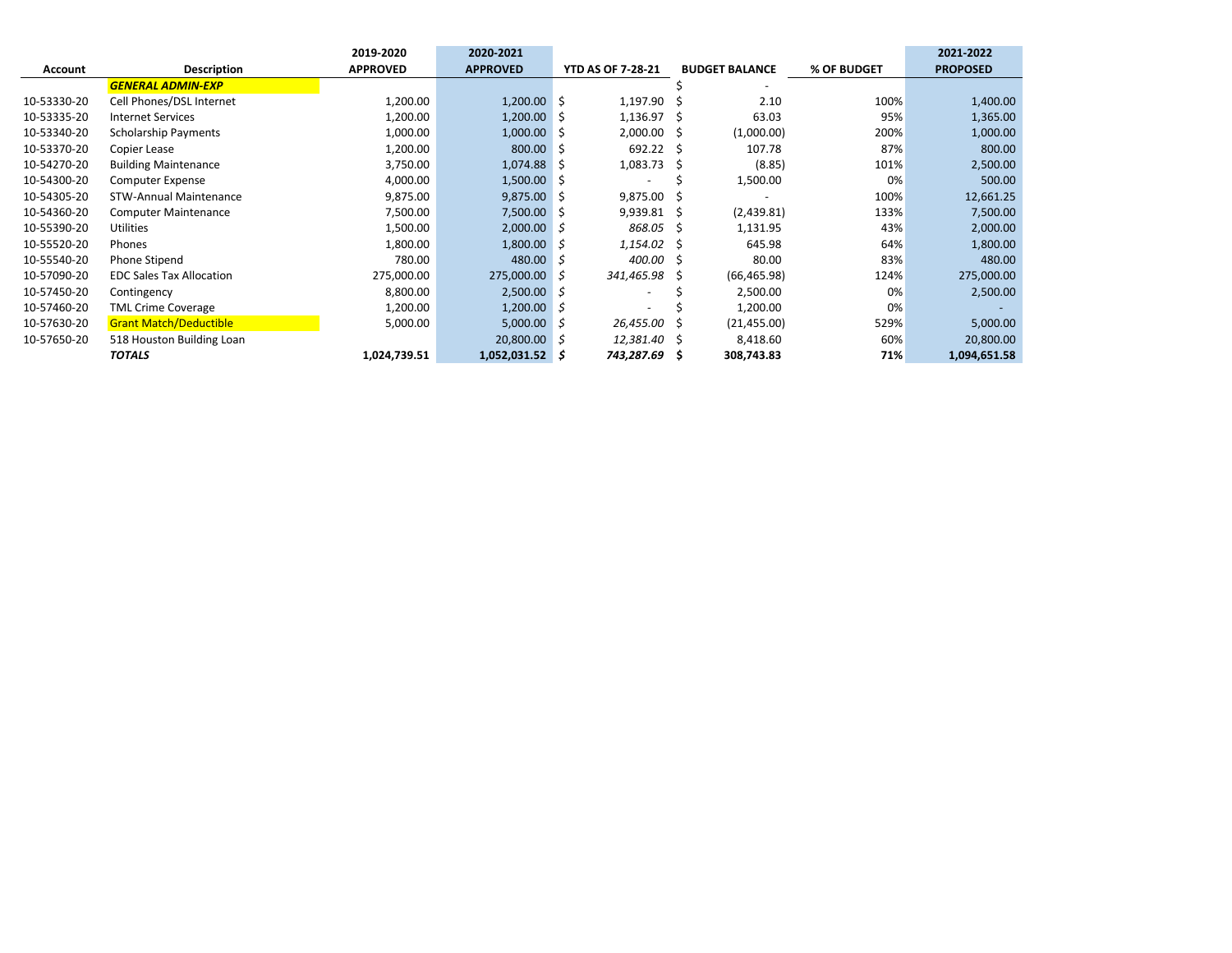|             |                               | 2019-2020       | 2020-2021       |                          |                       |             | 2021-2022       |                       |
|-------------|-------------------------------|-----------------|-----------------|--------------------------|-----------------------|-------------|-----------------|-----------------------|
| Account     | <b>Description</b>            | <b>APPROVED</b> | <b>APPROVED</b> | <b>YTD AS OF 7-28-21</b> | <b>BUDGET BALANCE</b> | % OF BUDGET | <b>PROPOSED</b> |                       |
|             | <b>EMS FACILITY</b>           |                 |                 |                          |                       |             |                 |                       |
| 10-50040-25 | 2014- EMS Tax Note (prin)     | 62,232.60       | 62,000.00 \$    | $1,174.23$ \$            | 60,825.77             | 2%          |                 | Paid off 9/2021       |
| 10-50045-25 | 2014- EMS Tax Note (int)      | 2,232.60        | $2,500.00$ \$   | ۰                        | 2,500.00              | 0%          |                 | Paid off 9/2021       |
| 10-50050-25 | <b>EMS Facility Note -CNB</b> | 28,390.00       | 28,400.00 \$    | 28,758.59 \$             | (358.59)              | 101%        |                 | 5,000.00 Pay off 2022 |
| 10-54270-25 | <b>Building Maintenance</b>   | 2,000.00        | $1,000.00$ \$   | $300.00$ \$              | 700.00                | 30%         | 2,000.00        |                       |
| 10-55390-25 | <b>Utilities</b>              | 5,500.00        | $4,500.00$ \$   | $3,051.23$ \$            | 1,448.77              | 68%         | 4,500.00        |                       |
|             | <b>TOTALS</b>                 | 100,355.20      | 98,400.00 \$    | 33,284.05 \$             | 65,115.95             | 34%         | 11,500.00       |                       |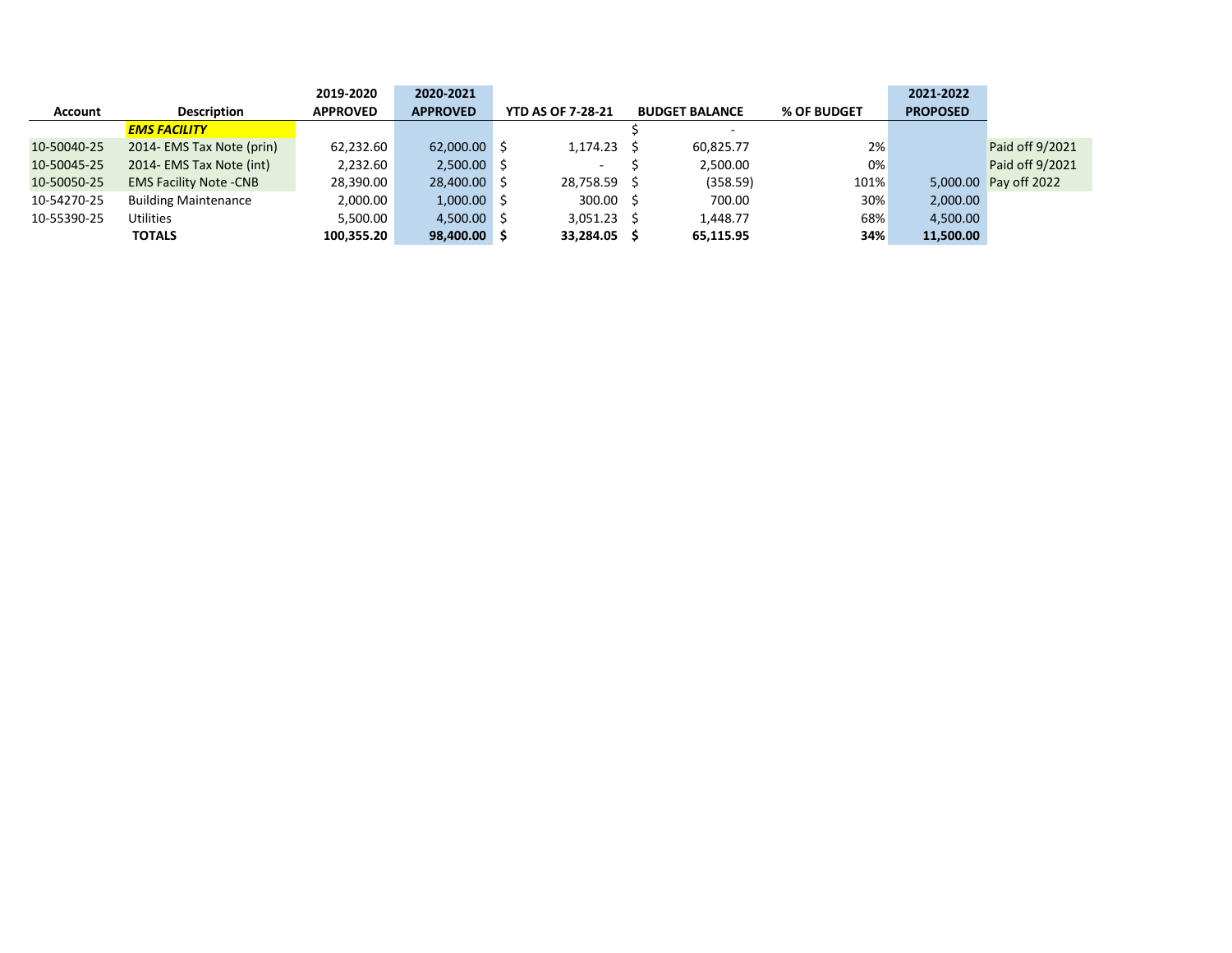|                |                                | 2019-2020       | 2020-2021           |                          |                       |             | 2021-2022       |
|----------------|--------------------------------|-----------------|---------------------|--------------------------|-----------------------|-------------|-----------------|
| <b>Account</b> | <b>Description</b>             | <b>APPROVED</b> | <b>APPROVED</b>     | <b>YTD AS OF 7-28-21</b> | <b>BUDGET BALANCE</b> | % OF BUDGET | <b>PROPOSED</b> |
|                | <b>EDC-EXP</b>                 |                 |                     |                          |                       |             |                 |
| 10-51035-30    | Payroll - Salaries             | 45.830.88       | 48.793.50 \$        | 36.593.59                | 12,199.91             | 75%         | 57,016.00       |
| 10-51245-30    | TMRS-Expense                   | 4.044.83        | $4,028.92$ \$       | $3.466.06$ \$            | 562.86                | 86%         | 4,726.80        |
| 10-51280-30    | SS & Med (City Expense)        | 3,506.06        | $3,581.45$ \$       | 2.779.87 \$              | 801.58                | 78%         | 4,361.72        |
| 10-51315-30    | Unemployment (City Expense)    | 324.00          | 324.00 <sup>5</sup> | 254.92 \$                | 69.08                 | 79%         | 346.00          |
| 10-51350-30    | Company Health Expense         | 3,170.19        | $3,889.58$ \$       | $2.636.42 \quad$ \$      | 1,253.16              | 68%         | 3,897.83        |
| 10-52360-30    | Fuel                           | 500.00          | $500.00$ \$         | 111.97 <sub>5</sub>      | 388.03                | 22%         | 500.00          |
| 10-52365-30    | <b>EDC Credit Card Expense</b> | 9,500.00        | $9,500.00$ \$       | 7,109.83 \$              | 2.390.17              | 75%         | 9,500.00        |
| 10-53230-30    | Ins TML $(p/l & w/c)$          | 1,775.00        | $2,200.00$ \$       | $106.30 \quad $$         | 2.093.70              | 5%          | 2,200.00        |
| 10-55390-30    | <b>Utilities</b>               | 3.000.00        | $7.000.00$ \$       | 2.875.58 \$              | 4,124.42              | 41%         | 5,000.00        |
| 10-59000-30    | <b>Grant Funds Exp</b>         | 50,000.00       | $50,000.00$ \$      | -                        | 50,000.00             | 0%          | 50,000.00       |
|                | <b>TOTALS</b>                  | 121.650.96      | 129.817.45 \$       | 55.934.54                | 73,882.91             | 43%         | 137.548.35      |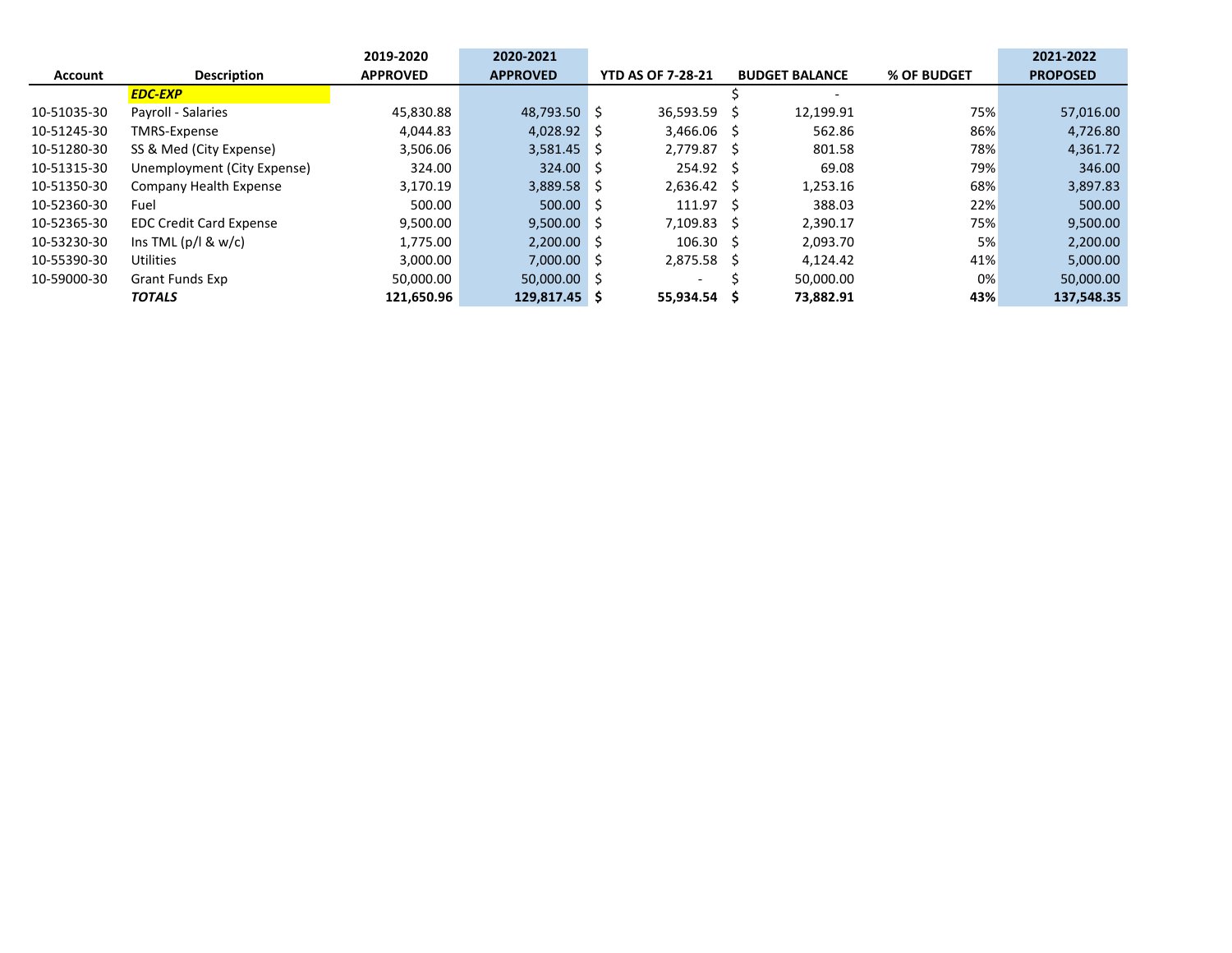|             |                         | 2019-2020       | 2020-2021       |                          |                       |             | 2021-2022       |
|-------------|-------------------------|-----------------|-----------------|--------------------------|-----------------------|-------------|-----------------|
| Account     | <b>Description</b>      | <b>APPROVED</b> | <b>APPROVED</b> | <b>YTD AS OF 7-28-21</b> | <b>BUDGET BALANCE</b> | % OF BUDGET | <b>PROPOSED</b> |
|             | <i><b>AIRPORT</b></i>   |                 |                 |                          |                       |             |                 |
| 10-53115-31 | TML P/L)<br>$\ln s$ . I | 1,700.00        | 5,000.00        | 5.125.12                 | (125.12)              | 103%        | 5,500.00        |
|             | <b>TOTALS</b>           | 1,700.00        | 5,000.00        | 5.125.12                 | (125.12)              | 103%        | 5,500.00        |

 $\label{eq:1.1} \sum_{\mathbf{a} \in \mathcal{A}} \mathcal{L}(\mathbf{a}^{\mathbf{a}}_{\mathbf{a}}) = \sum_{\mathbf{a} \in \mathcal{A}} \mathcal{L}(\mathbf{a}^{\mathbf{a}}_{\mathbf{a}}) = \sum_{\mathbf{a} \in \mathcal{A}} \mathcal{L}(\mathbf{a}^{\mathbf{a}}_{\mathbf{a}})$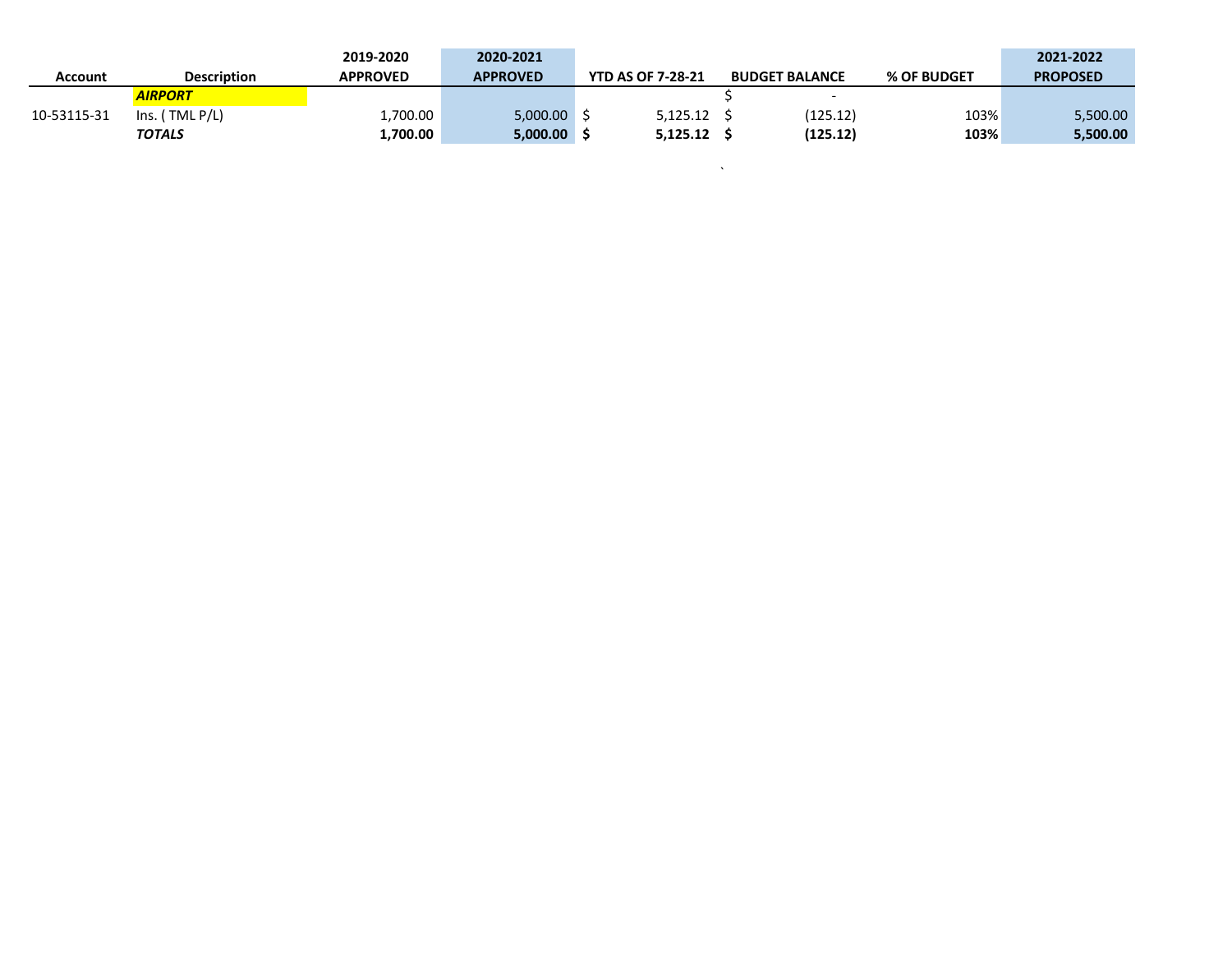|                |                                    | 2019-2020       | 2020-2021       |                          |               |                       |             | 2021-2022       |
|----------------|------------------------------------|-----------------|-----------------|--------------------------|---------------|-----------------------|-------------|-----------------|
| <b>Account</b> | <b>Description</b>                 | <b>APPROVED</b> | <b>APPROVED</b> | <b>YTD AS OF 7-28-21</b> |               | <b>BUDGET BALANCE</b> | % OF BUDGET | <b>PROPOSED</b> |
|                | <b>MUNICIPAL COURT - EXP</b>       |                 |                 |                          |               |                       |             |                 |
| 10-51035-50    | Payroll - Salaries                 | 45,033.25       | 34,071.17 \$    | 28,028.45 \$             |               | 6,042.72              | 82%         | 37,918.40       |
| 10-51070-50    | Overtime Pay                       | 500.00          | 250.00          | 115.82<br>.S             | -\$           | 134.18                | 46%         | 250.00          |
| 10-51245-50    | <b>TMRS-Expense</b>                | 5,503.06        | 3,822.96        | 3,381.86<br>-\$          | -\$           | 441.10                | 88%         | 4,265.82        |
| 10-51280-50    | SS & Med (City Expense)            | 3,445.04        | 2,474.25        | 1,766.14<br>.\$          | -\$           | 708.11                | 71%         | 2,900.76        |
| 10-51315-50    | Unemployment (City Expense)        | 194.00          | 194.00          | -\$                      | 203.01<br>-\$ | (9.01)                | 105%        | 201.60          |
| 10-51350-50    | Company Health Expense             | 10,443.80       | 3,238.29        | 9,948.85<br>\$           | -\$           | (6,710.56)            | 307%        | 9,630.15        |
| 10-52240-50    | Office Supplies                    | 2,000.00        | 2,000.00        | 1,700.18<br>\$.          | -\$           | 299.82                | 85%         | 2,000.00        |
| 10-52320-50    | Postage/Box Rent                   | 500.00          | 500.00          | 796.80<br>Ŝ.             | -Ś            | (296.80)              | 159%        | 750.00          |
| 10-53120-50    | Website Maint/Update Exp           | 100.00          | 100.00          | 5 ا                      | \$            | 100.00                | 0%          | 100.00          |
| 10-53180-50    | City Prosecutor/ATTY               | 13,000.00       | 5,000.00        | 297.00<br>.S             | Ŝ.            | 4,703.00              | 6%          | 8,000.00        |
| 10-53190-50    | Dues & Subscriptions               | 200.00          | 200.00          | 119.41<br>.\$            | Ŝ.            | 80.59                 | 60%         | 200.00          |
| 10-53220-50    | <b>Printing &amp; Publications</b> | 150.00          | 100.00          | Ś                        | Ś             | 100.00                | 0%          | 100.00          |
| 10-53230-50    | Ins.(TML WC)                       | 1,144.25        | 100.00          | .S                       | 70.90<br>Ŝ.   | 29.10                 | 71%         | 155.47          |
| 10-53240-50    | Travel/Training                    | 2,000.00        | 1,200.00        | 490.82<br>-\$            | -Ś            | 709.18                | 41%         | 155.47          |
| 10-53260-50    | Audit                              | 2,500.00        | 2,500.00        | 1,485.40<br>-\$          | -\$           | 1,014.60              | 59%         | 2,500.00        |
| 10-53335-50    | <b>Internet Services</b>           | 1,200.00        | 1,200.00        | 1,136.94<br>Ŝ.           | -Ś            | 63.06                 | 95%         | 1,200.00        |
| 10-53350-50    | <b>Collection Agency Fees - MC</b> | 20,000.00       | 10,000.00       | 4,822.13<br>-\$          | -\$           | 5,177.87              | 48%         | 10,000.00       |
| 10-53370-50    | Copier Lease                       | 1,200.00        | 800.00          | 692.22<br>l S            | -Ś            | 107.78                | 87%         | 800.00          |
| 10-53410-50    | <b>State Fees</b>                  | 65,000.00       | 40,000.00       | 23,884.73<br>.S          | -Ś            | 16,115.27             | 60%         | 40,000.00       |
| 10-53420-50    | <b>Jury Expenses</b>               | 300.00          | 150.00          | -\$                      | Ś             | 150.00                | 0%          | 150.00          |
| 10-54305-50    | <b>STW - Annual Maint</b>          | 9,375.00        | 9,375.00        | 9,375.00<br>-\$          | S             |                       | 100%        | 12,661.25       |
| 10-54360-50    | <b>Computer Maintenance</b>        | 6,500.00        | 6,500.00        | 5,618.83<br>-\$          | -\$           | 881.17                | 86%         | 6,500.00        |
| 10-55390-50    | <b>Utilities</b>                   | 2,880.50        | 2,000.00        | 868.05<br>\$             | Ŝ.            | 1,131.95              | 43%         | 2,000.00        |
| 10-55520-50    | Phones                             | 812.50          | 550.00          | 393.40<br>-\$            | -\$           | 156.60                | 72%         | 550.00          |
| 10-55540-50    | Phone Stipend                      | 260.00          | 240.00          | 200.00<br>Ŝ.             | Ŝ.            | 40.00                 | 83%         | 240.00          |
| 10-57450-50    | Contingency                        | 1,000.00        | 1,000.00        | l \$                     | Ś             | 1,000.00              | 0%          | 1,000.00        |
|                | <b>TOTALS</b>                      | 195,241.40      | 127,565.67      | Ś<br>95,395.94           | \$            | 32,169.73             | 75%         | 144,228.92      |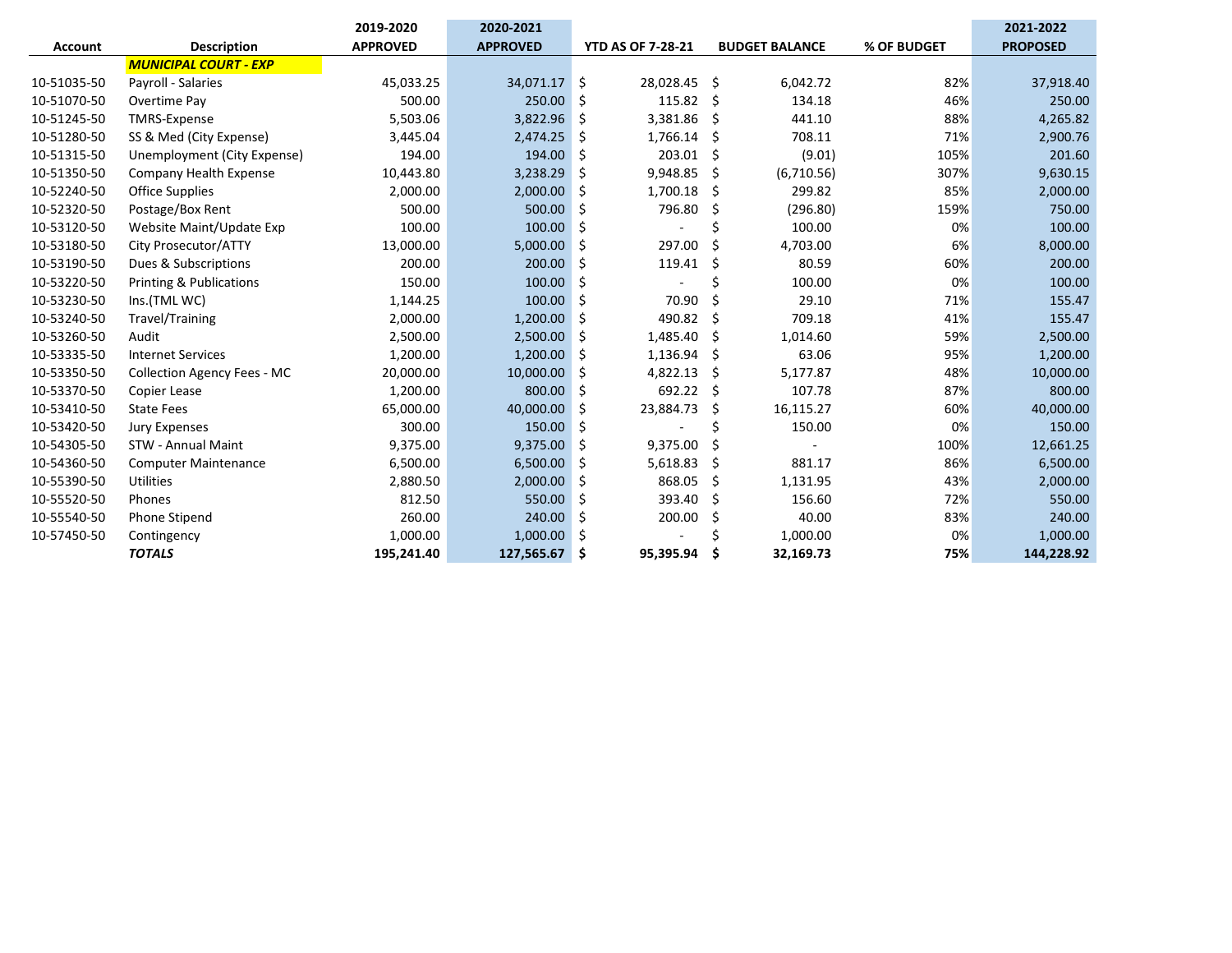|             |                                     | 2019-2020       | 2020-2021       |                          |                       |             | 2021-2022       |
|-------------|-------------------------------------|-----------------|-----------------|--------------------------|-----------------------|-------------|-----------------|
| Account     | <b>Description</b>                  | <b>APPROVED</b> | <b>APPROVED</b> | <b>YTD AS OF 7-28-21</b> | <b>BUDGET BALANCE</b> | % OF BUDGET | <b>PROPOSED</b> |
|             | <b>COMMUNITY ROOM/CHAMBER - EXP</b> |                 |                 |                          |                       |             |                 |
| 10-54270-51 | <b>Building Maintenance</b>         | 5,000.00        | 3,000.00        | 100.00                   | 2,900.00              | 3%          | 5,000.00        |
| 10-55390-51 | <b>Utilities</b>                    | 5,000.00        | $5,000.00$ \$   | 3.674.04                 | 1.325.96              | 73%         | 5,000.00        |
|             | <b>TOTALS</b>                       | 10,000.00       | 8,000.00        | 3,774.04                 | 4,225.96              | 47%         | 10,000.00       |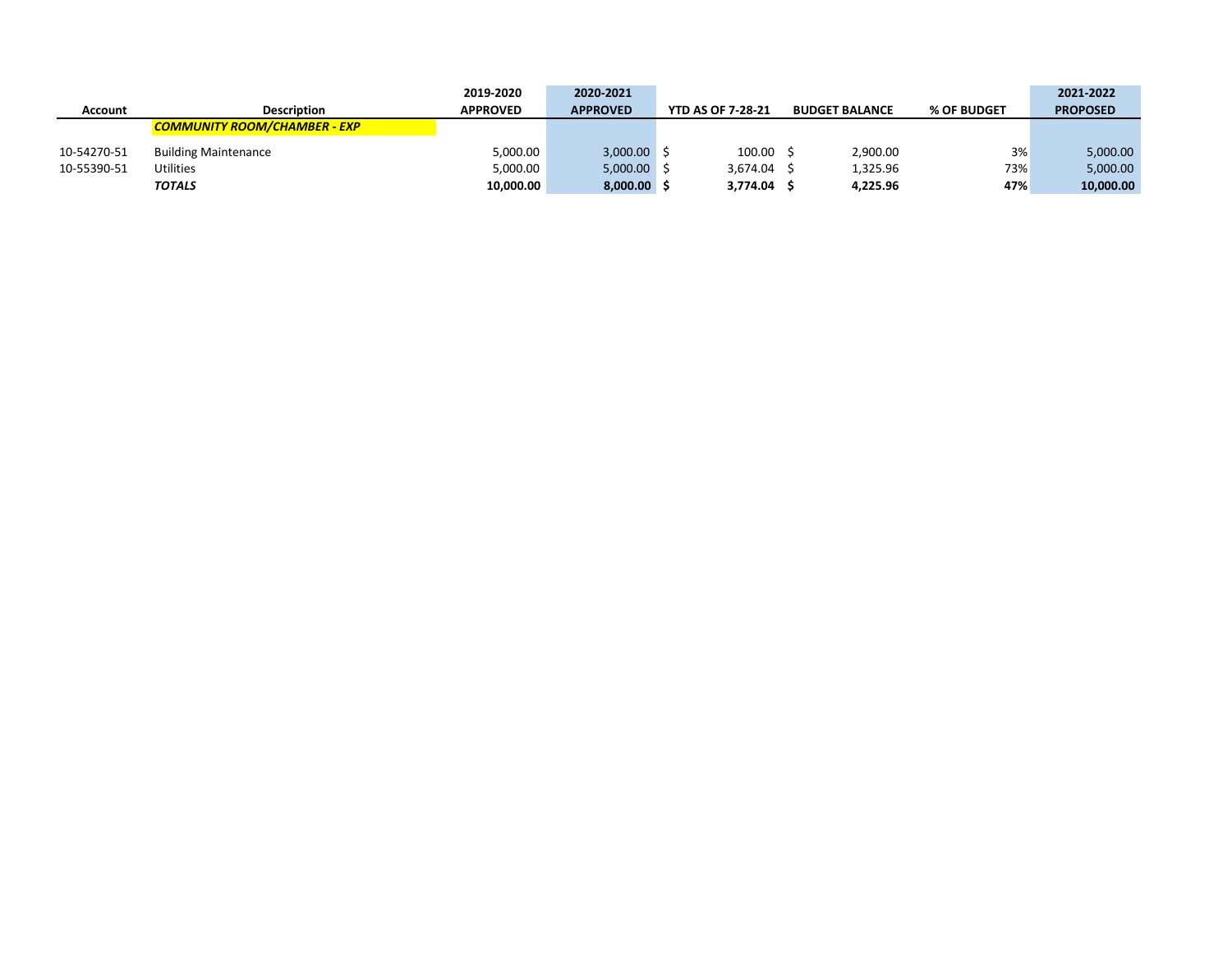|                |                             | 2019-2020       | 2020-2021       |                          |                       |             | 2021-2022       |                       |
|----------------|-----------------------------|-----------------|-----------------|--------------------------|-----------------------|-------------|-----------------|-----------------------|
| <b>Account</b> | <b>Description</b>          | <b>APPROVED</b> | <b>APPROVED</b> | <b>YTD AS OF 7-28-21</b> | <b>BUDGET BALANCE</b> | % OF BUDGET | <b>PROPOSED</b> |                       |
|                | <b>FIRE DEPT - EXP</b>      |                 |                 |                          |                       |             |                 |                       |
| 10-50325-60    | <b>TCFP Loan (35,000)</b>   | 2,245.00        | $2,245.00$ \$   | ۰.                       | 2.245.00              | 0%          |                 | 2,196.00 Pay off 2022 |
| 10-54270-60    | <b>Building Maintenance</b> | 2,000.00        | $1,000.00$ \$   | $143.30 \pm 5$           | 856.70                | 14%         | 1,000.00        |                       |
| 10-55260-60    | FIRE DEPT - Utilities (Lot) | 1,200.00        | $1,200.00$ \$   | 570.85 \$                | 629.15                | 48%         | 1,200.00        |                       |
| 10-55390-60    | <b>Utilities</b>            | 4,500.00        | $2,500.00$ \$   | $3.074.34$ S             | (574.34)              | 123%        | 3,000.00        |                       |
|                | <b>TOTALS</b>               | 9,945.00        | $6,945.00$ \$   | 3,788.49                 | 3,156.51              | 55%         | 7,396.00        |                       |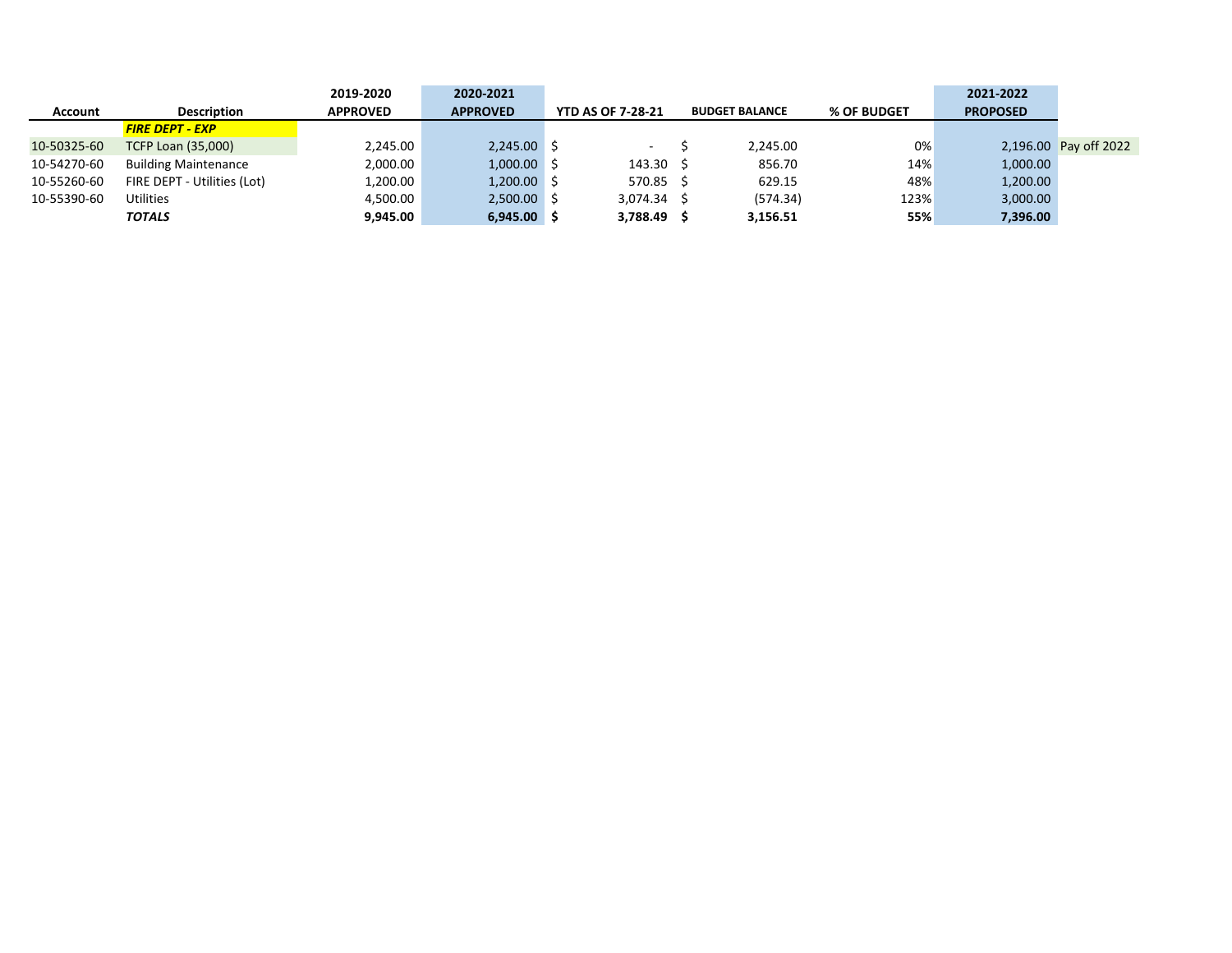|             |                                     | 2019-2020       | 2020-2021       |                          |                       |             | 2021-2022       |
|-------------|-------------------------------------|-----------------|-----------------|--------------------------|-----------------------|-------------|-----------------|
| Account     | Description                         | <b>APPROVED</b> | <b>APPROVED</b> | <b>YTD AS OF 7-28-21</b> | <b>BUDGET BALANCE</b> | % OF BUDGET | <b>PROPOSED</b> |
|             | <b>POLICE DEPT - EXP</b>            |                 |                 |                          |                       |             |                 |
| 10-50450-70 | PD - Service Weapons/Taser program  | 2,000.00        | 2,000.00        | 1,757.05<br>-\$          | - \$<br>242.95        | 88%         | 3,000.00        |
| 10-50855-70 | 2020-Police Cruiser & Equip         | 24,000.00       |                 | \$                       | Ś                     | 0%          |                 |
| 10-51035-70 | *Payroll - Salaries                 | 474,782.52      | 452,834.04      | \$<br>347,646.25         | Ś<br>105,187.79       | 77%         | 466,915.24      |
| 10-51070-70 | Overtime Pay                        | 7,500.00        | 5,000.00        | 5,612.81<br>-\$          | \$<br>(612.81)        | 112%        | 10,000.00       |
| 10-51245-70 | <b>TMRS-Expense</b>                 | 57,774.02       | 52,274.98       | 35,262.63<br>-\$         | 17,012.35<br>\$       | 67%         | 52,527.96       |
| 10-51280-70 | SS & Med (City Expense)             | 36,320.86       | 33,985.79       | 21,575.51<br>\$          | 12,410.28<br>-\$      | 63%         | 35,719.02       |
| 10-51315-70 | Unemployment (City Expense)         | 1,984.50        | 1,984.50        | 2,593.13<br>\$           | \$<br>(608.63)        | 131%        | 2,583.00        |
| 10-51350-70 | Company Health Expense              | 89,274.05       | 83,284.52       | 71,537.57<br>-\$         | \$<br>11,746.95       | 86%         | 109,295.62      |
| 10-51420-70 | <b>Uniforms Purchase</b>            | 5,000.00        | 4,000.00        | Ŝ.<br>3,490.51 \$        | 509.49                | 87%         | 7,000.00        |
| 10-51455-70 | <b>Employee Orientation Expense</b> | 1,000.00        | 500.00 \$       | $152.43$ \$              | 347.57                | 30%         | 500.00          |
| 10-52240-70 | <b>Office Supplies</b>              | 2,500.00        | $2,500.00$ \$   | 1,751.80 \$              | 748.20                | 70%         | 2,500.00        |
| 10-52320-70 | Postage/Box Rent                    | 1,000.00        | 1,000.00        | \$<br>1,439.93           | \$<br>(439.93)        | 144%        | 1,000.00        |
| 10-52360-70 | Fuel                                | 25,000.00       | 16,000.00       | \$<br>15,664.59          | Ś<br>335.41           | 98%         | 25,000.00       |
| 10-52400-70 | <b>Tires</b>                        | 6,500.00        | 5,000.00        | Ś<br>1,347.12            | Ś<br>3,652.88         | 27%         | 4,000.00        |
| 10-52480-70 | <b>Emergency Field Supplies</b>     | 500.00          | 500.00 \$       |                          | Ś<br>500.00           | 0%          | 500.00          |
| 10-53115-70 | Ins.(TML P/L)                       | 13,000.00       | 13,000.00       | \$<br>12,333.66          | 666.34<br>Ś           | 95%         | 14,560.00       |
| 10-53120-70 | Website Maint/Update Exp            | 100.00          | 100.00          | Ś                        | 100.00                | 0%          | 100.00          |
| 10-53160-70 | Donation - Expense/Reimb Misc.      | 3,000.00        |                 |                          |                       | 0%          |                 |
| 10-53180-70 | Legal (City Atty)                   | 7,500.00        | 7,500.00        | 10,957.91<br>-\$         | (3,457.91)            | 146%        | 7,500.00        |
| 10-53190-70 | Dues & Subscriptions                | 7,700.00        | 7,700.00        | 9,238.00<br>Ŝ            | (1,538.00)            | 120%        | 7,700.00        |
| 10-53220-70 | Printing & Publications             | 250.00          | 250.00          | Ŝ                        | 250.00                | 0%          | 250.00          |
| 10-53230-70 | Ins.(TML WC)                        | 14,426.79       | 11,800.00       | \$<br>8,203.80           | Ś<br>3,596.20         | 70%         | 20,731.04       |
| 10-53240-70 | <b>Travel/Training</b>              | 4,500.00        | 2,000.00        | \$<br>1,543.31           | Ŝ<br>456.69           | 77%         | 5,000.00        |
| 10-53260-70 | Audit                               | 2,500.00        | $2,500.00$ \$   | 1,485.40                 | 1,014.60<br>\$.       | 59%         | 2,500.00        |
| 10-53310-70 | <b>Budget Maint/Excess Copy</b>     | 1,500.00        | $1,500.00$ \$   | 1,381.54                 | \$<br>118.46          | 92%         | 1,500.00        |
| 10-53320-70 | Veh. Maint./Veh supplies            | 12,500.00       | 13,500.00       | 8,697.44<br>\$           | 4,802.56<br>Ś         | 64%         | 13,500.00       |
| 10-53330-70 | Cell Phones/DSL                     | 5,700.00        | 5,700.00        | 5,806.32<br>\$           | (106.32)<br>Ś         | 102%        | 9,800.00        |
| 10-53335-70 | <b>Internet Services</b>            | 1,100.00        | 3,000.00        | Ś<br>1,202.80            | Ś<br>1,797.20         | 40%         | 3,000.00        |
| 10-53370-70 | Copier Lease                        | 1,100.00        | 800.00          | Ś<br>692.22              | Ś<br>107.78           | 87%         | 800.00          |
| 10-53380-70 | <b>Prisoner Expense</b>             | 250.00          | 250.00          | Ŝ                        | 250.00                | 0%          | 250.00          |
| 10-53390-70 | Code Enforcement-MOWING             | 500.00          | 500.00 \$       |                          | 500.00                | 0%          |                 |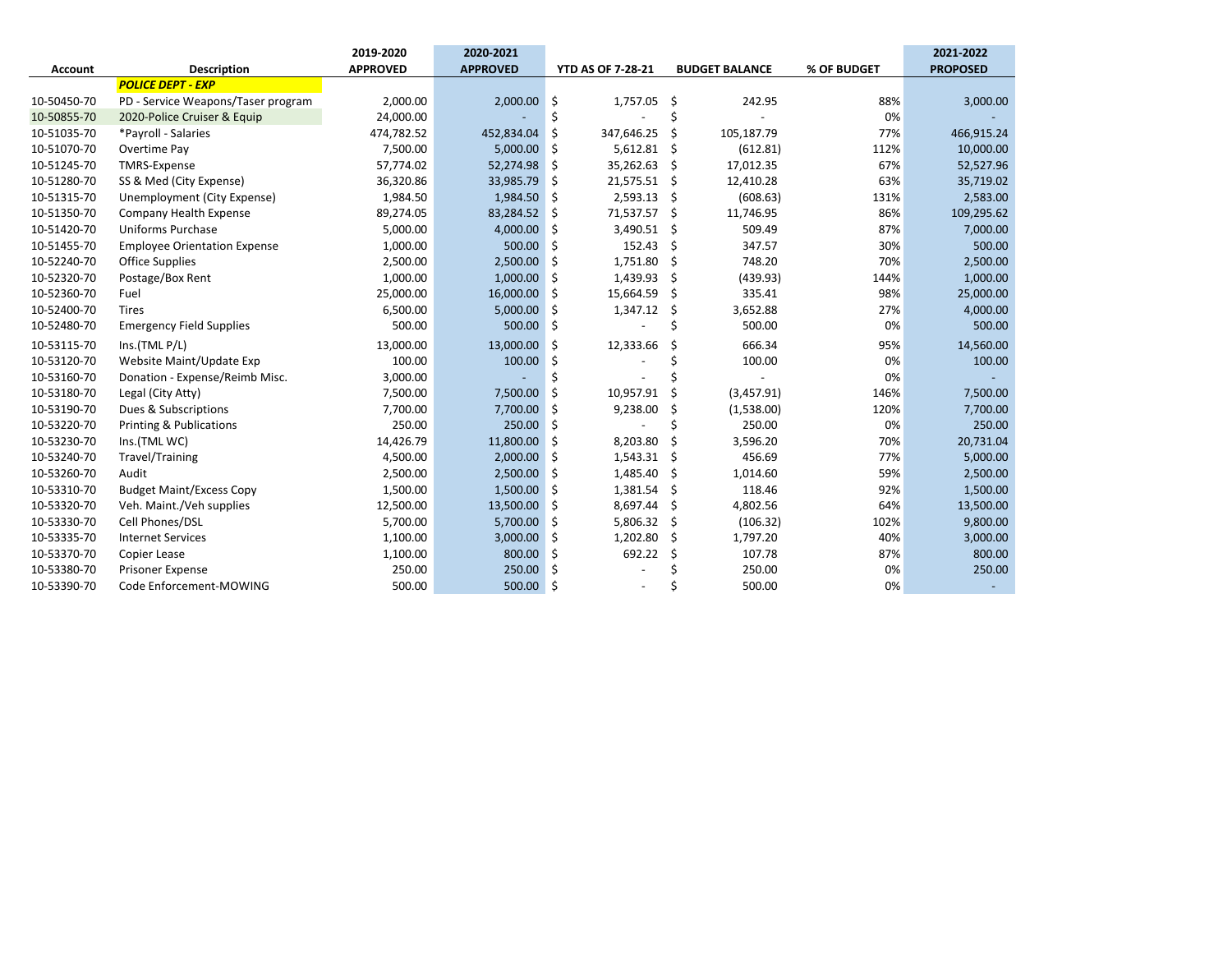|                |                                | 2019-2020                | 2020-2021       |                          |                       |             | 2021-2022                |                              |
|----------------|--------------------------------|--------------------------|-----------------|--------------------------|-----------------------|-------------|--------------------------|------------------------------|
| <b>Account</b> | Description                    | <b>PROPOSED</b>          | <b>APPROVED</b> | <b>YTD AS OF 7-28-21</b> | <b>BUDGET BALANCE</b> | % OF BUDGET | <b>PROPOSED</b>          |                              |
|                | <b>POLICE DEPT - EXP</b>       |                          |                 |                          |                       |             |                          |                              |
| 10-53400-70    | SANE Expe                      | 1,500.00                 | $1,500.00$ \$   | $\sim$                   | 1,500.00              | 0%          | 1,500.00                 |                              |
| 10-53470-70    | Drug Money Advance             | 150.00                   | $150.00$ \$     | $\overline{\phantom{0}}$ | 150.00                | 0%          | 150.00                   |                              |
| 10-53500-70    | Uniform Cleaning/jail blankets | 500.00                   | $350.00$ \$     | $53.02 \quad$ \$         | 296.98                | 15%         | 350.00                   |                              |
| 10-54270-70    | <b>Building Maintenance</b>    | $\overline{\phantom{a}}$ | $3,000.00$ \$   | $3,445.98$ \$            | (445.98)              | 115%        | 3,000.00                 |                              |
| 10-54300-70    | Computer Expense               | 4,000.00                 | $10,000.00$ \$  | $618.97 \quad $$         | 9,381.03              | 6%          | 4,000.00                 |                              |
| 10-54305-70    | STW - Annual Maint             | 9,375.00                 | $9,375.00$ \$   | $9,375.00$ \$            |                       | 100%        | 12,661.25                |                              |
| 10-54330-70    | Radio Equip/Service            | 2,000.00                 | $2,000.00$ \$   | $1,357.98$ \$            | 642.02                | 68%         | 2,000.00                 |                              |
| 10-54360-70    | <b>Computer Maintenance</b>    | 7,500.00                 | 7,500.00 \$     | $5,618.83$ \$            | 1,881.17              | 75%         | 7,500.00                 |                              |
| 10-54460-70    | PD Equipment & Supplies        | 8,000.00                 | 7,000.00 \$     | 2,983.47 \$              | 4,016.53              | 43%         | 7,000.00                 |                              |
| 10-54465-70    | K-9 Expense                    | 3,000.00                 | $2,000.00$ \$   | $519.50 \pm 5$           | 1,480.50              | 26%         | 2,000.00                 |                              |
| 10-55390-70    | Utilities                      | 3,500.00                 | $6,000.00$ \$   | $50,250.88$ \$           | (44, 250.88)          | 838%        | 6,000.00                 |                              |
| 10-55520-70    | Phones                         | 2,437.50                 | $2,000.00$ \$   | 1,720.00 \$              | 280.00                | 86%         | 2,000.00                 |                              |
| 10-55540-70    | Phone Stipend                  | 240.00                   | $240.00$ \$     | $180.00 \quad $$         | 60.00                 | 75%         | $\overline{\phantom{a}}$ |                              |
| 10-57450-70    | Contingency                    | 4,500.00                 | $3,000.00$ \$   | $2,942.50$ \$            | 57.50                 | 98%         |                          | 30,000.00 *Watchguard Server |
|                | <b>TOTALS</b>                  | 857,465.24               | 785,078.83 \$   | 650,439.86 \$            | 134,638.97            | 83%         | 885,893.13               |                              |

\*Intermediate - Haskins & Morrison \*No ISD Officer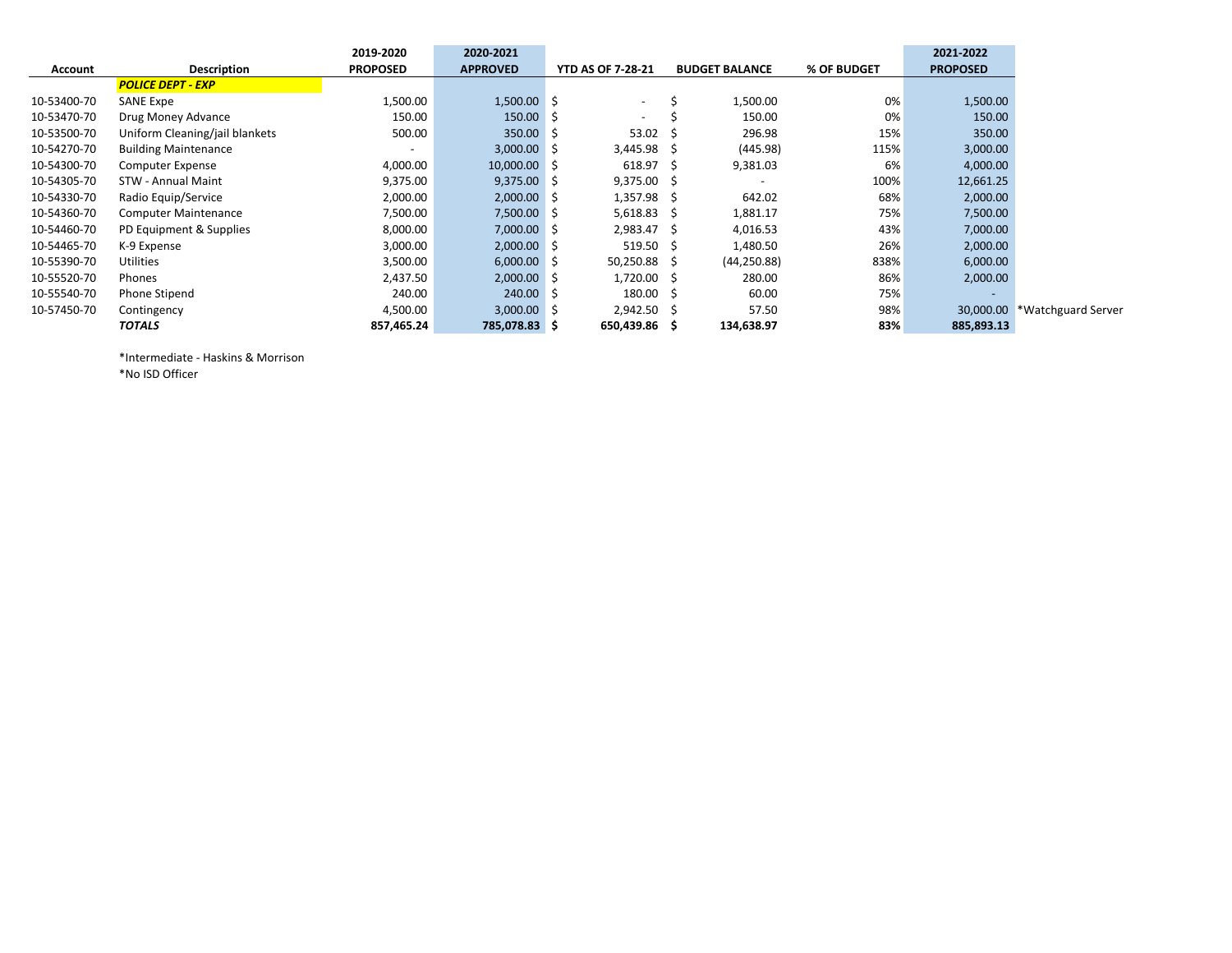|                |                                       | 2019-2020       | 2020 - 2021     |     |                          |     |                       | 2021-2022   |                 |
|----------------|---------------------------------------|-----------------|-----------------|-----|--------------------------|-----|-----------------------|-------------|-----------------|
| <b>Account</b> | <b>Description</b>                    | <b>APPROVED</b> | <b>APPROVED</b> |     | <b>YTD AS OF 7-28-21</b> |     | <b>BUDGET BALANCE</b> | % OF BUDGET | <b>PROPOSED</b> |
|                | <b>STREETS - EXP</b>                  |                 |                 |     |                          |     |                       |             |                 |
| 10-51035-80    | Payroll - Salaries                    | 175,167.98      | 189,936.69      | \$  | 133,237.48 \$            |     | 56,699.21             | 70%         | 182,962.00      |
| 10-51070-80    | Overtime Pay                          | 2,500.00        | 2,500.00        | -\$ | 3,573.53                 | -\$ | (1,073.53)            | 143%        | 3,000.00        |
| 10-51140-80    | <b>Contract Labor</b>                 | 4,000.00        | 4,000.00        | -\$ | 700.00                   | -\$ | 3,300.00              | 18%         | 5,000.00        |
| 10-51245-80    | <b>TMRS-Expense</b>                   | 21,405.53       | 21,556.92       | -\$ | 16,410.78                | -\$ | 5,146.14              | 76%         | 20,583.23       |
| 10-51280-80    | SS & Med (City Expense)               | 13,400.35       | 13,951.82       | -\$ | 9,587.19                 | \$. | 4,364.63              | 69%         | 13,996.59       |
| 10-51315-80    | Unemployment (City Expense)           | 850.50          | 850.50          | \$. | 1,564.35                 | \$  | (713.85)              | 184%        | 1,323.00        |
| 10-51350-80    | Company Health Expense                | 45,749.15       | 48,391.80       | \$. | 67,323.70                | \$  | (18,931.90)           | 139%        | 56,058.18       |
| 10-51385-80    | <b>Uniform Allowance</b>              | 500.00          |                 | \$  |                          | Ś   |                       | 0%          |                 |
| 10-52240-80    | <b>Office Supplies</b>                | 500.00          | 500.00          | \$  | 500.00                   | \$  |                       | 100%        | 500.00          |
| 10-52360-80    | Fuel                                  | 7,850.00        | 7,000.00        | \$  | 5,121.81                 | \$  | 1,878.19              | 73%         | 7,500.00        |
| 10-52400-80    | <b>Tires</b>                          | 1,800.00        | 1,500.00        | \$. | 691.50                   | -\$ | 808.50                | 46%         | 1,500.00        |
| 10-52480-80    | Materials/Supplies                    | 45,000.00       | 45,000.00       | \$. | 40,977.02                | \$  | 4,022.98              | 91%         | 209,564.33      |
| 10-52560-80    | Culverts                              | 1,000.00        | 1,000.00        | -\$ | 1,369.15                 | \$  | (369.15)              | 137%        | 2,000.00        |
| 10-52600-80    | <b>Animal Supplies</b>                | 1,500.00        | 750.00          | \$  | 483.78                   | \$  | 266.22                | 65%         | 750.00          |
| 10-52640-80    | <b>Small Tools</b>                    | 2,000.00        | 1,500.00        | \$  | 943.47                   | -\$ | 556.53                | 63%         | 1,500.00        |
| 10-53115-80    | Ins.(TML P/L)                         | 2,800.00        | 6,300.00        | -S  | 5,781.40                 | -\$ | 518.60                | 92%         | 6,300.00        |
| 10-53230-80    | Ins.(TML WC)                          | 5,771.00        | 5,200.00        | -\$ | 3,666.00                 | -\$ | 1,534.00              | 71%         | 13,941.70       |
| 10-53320-80    | Veh. Maint./Veh supplies              | 3,200.00        | 3,000.00        | -\$ | 1,676.32                 | -\$ | 1,323.68              | 56%         | 3,000.00        |
| 10-53330-80    | Cell Phones/DSL                       | 570.00          | 750.00          | \$  | 538.26                   | -\$ | 211.74                | 72%         | 750.00          |
| 10-53335-80    | <b>Internet Services</b>              | 875.38          | 850.00          | \$  | 502.10                   | Ŝ.  | 347.90                | 59%         | 850.00          |
| 10-53460-80    | <b>Equipment Rental</b>               | 500.00          | 500.00          | -\$ | 91.20                    | \$  | 408.80                | 18%         | 500.00          |
| 10-54170-80    | Painting Down Town Streets            | 4,250.00        | 4,250.00        | -\$ |                          | Ś   | 4,250.00              | 0%          | 10,000.00       |
| 10-54270-80    | <b>Building Maintenance</b>           | 1,500.00        | 1,500.00        | -\$ | 4,137.44                 | \$  | (2,637.44)            | 276%        | 1,500.00        |
| 10-54300-80    | <b>Computer Expense</b>               | 1,000.00        | 400.00          | -\$ |                          | \$  | 400.00                | 0%          | 400.00          |
| 10-54360-80    | <b>Computer Maintenance</b>           | 7,500.00        | 7,500.00        | -\$ | 5,771.73                 | \$. | 1,728.27              | 77%         | 7,500.00        |
| 10-54570-80    | Signs and Signals                     | 5,000.00        | 3,000.00        | -\$ | 2,007.78                 | Ś.  | 992.22                | 67%         | 3,000.00        |
| 10-54600-80    | Equipment Parts & Maintenan           | 3,500.00        | 3,500.00        | -\$ | 4,619.65                 | Ŝ.  | (1, 119.65)           | 132%        | 4,000.00        |
| 10-55390-80    | <b>Utilities</b>                      | 61,000.00       | 70,000.00       | \$  | 52,805.74                | Ś.  | 17,194.26             | 75%         | 70,000.00       |
| 10-55540-80    | <b>Phone Stipend</b>                  | 1,040.00        | 1,200.00        | \$  | 840.00                   | Ś.  | 360.00                | 70%         | 1,200.00        |
| 10-56225-80    | <b>Animal Shelter</b>                 | 7,000.00        | 7,000.00        | \$  | 5,880.00                 | Ś.  | 1,120.00              | 84%         | 8,000.00        |
| 10-56320-80    | <b>Equipment Purchase</b>             | 23,000.00       |                 | \$  |                          | \$  |                       | 0%          | 1,500.00        |
|                | <b>CDBG Grant Match for Sidewalks</b> |                 |                 |     |                          |     |                       |             | 75,000.00       |
|                | <b>TOTALS</b>                         | 451,729.89      | 453,387.73      | -\$ | 370,801.38 \$            |     | 82,586.35             | 82%         | 713,679.03      |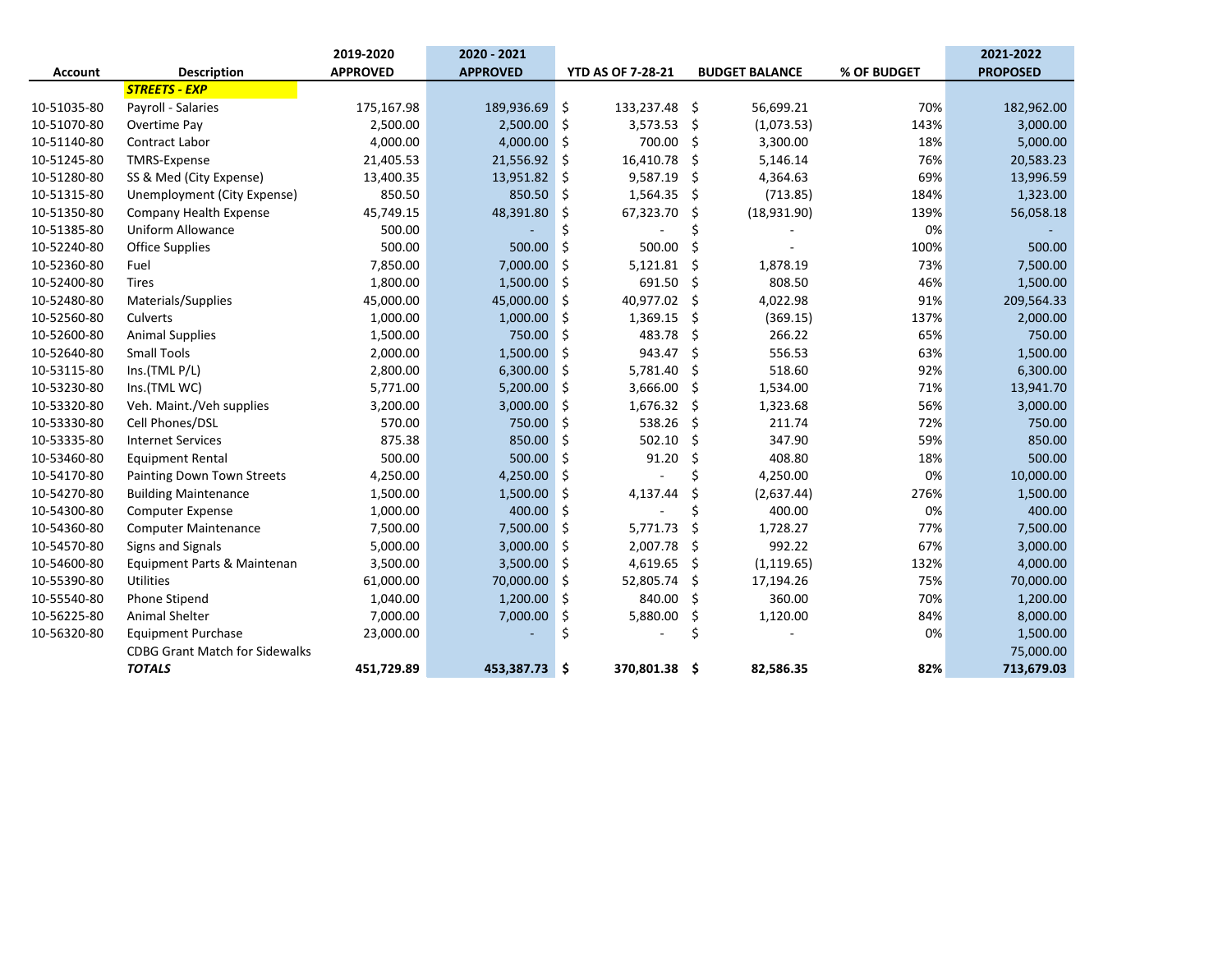|                |                                      | 2019-2020       | 2020-2021       |                          |    |                       |             | 2021-2022       |                    |
|----------------|--------------------------------------|-----------------|-----------------|--------------------------|----|-----------------------|-------------|-----------------|--------------------|
| <b>Account</b> | <b>Description</b>                   | <b>APPROVED</b> | <b>APPROVED</b> | <b>YTD AS OF 7-28-21</b> |    | <b>BUDGET BALANCE</b> | % OF BUDGET | <b>PROPOSED</b> |                    |
|                | <b>PARK - EXP</b>                    |                 |                 |                          |    |                       |             |                 |                    |
| 10-50860-81    | <b>Government Capital 2017- prin</b> | 20,438.04       | 20,438.04 \$    | $\overline{\phantom{a}}$ |    | 20,438.04             | 0%          |                 | Paid off Feb. 2020 |
| 10-50865-81    | <b>Government Capital 2017- int</b>  | 1,561.60        | 1,561.60        | -S                       |    | 1,561.60              | 0%          |                 | Paid off Feb. 2020 |
| 10-50870-81    | Mower Replacement/equip purchase     | 1,250.00        |                 |                          |    |                       | 0%          |                 |                    |
| 10-51035-81    | Payroll - Salaries                   | 12,000.00       | 13,440.00       | 5,133.00                 |    | 8,307.00              | 38%         |                 |                    |
| 10-51070-81    | Overtime Pay                         | 500.00          | 500.00          |                          |    | 500.00                | 0%          |                 |                    |
| 10-51140-81    | Contract Labor                       | 5,500.00        | 5,000.00        | 5,461.42<br>-S           |    | (461.42)              | 109%        | 63,500.00       |                    |
| 10-51280-81    | SS & Med (City Expense)              | 918.00          | 918.00          | 394.20<br>-S             | -S | 523.80                | 43%         |                 |                    |
| 10-51315-81    | Unemployment (City Expense)          | 162.00          | 162.00          | $112.84 \quad$ \$<br>-S  |    | 49.16                 | 70%         |                 |                    |
| 10-52360-81    | Fuel                                 | 6,000.00        | $4,000.00$ \$   | $1,002.77$ \$            |    | 2,997.23              | 25%         | 1,000.00        |                    |
| 10-52400-81    | <b>Tires</b>                         | 1,500.00        | $1,500.00$ \$   | 447.00 \$                |    | 1,053.00              | 30%         | 500.00          |                    |
| 10-52480-81    | Materials/Supplies                   | 3,000.00        | $2,500.00$ \$   | $2,157.00$ \$            |    | 343.00                | 86%         | 3,000.00        |                    |
| 10-52640-81    | Lester House Maintenance             | 1,000.00        |                 |                          |    |                       | 0%          |                 |                    |
| 10-52650-81    | Lester Playground Maintenance        | 1,000.00        | 1,000.00        | 237.45                   |    | 762.55                | 24%         | 1,500.00        |                    |
| 10-53320-81    | Veh. Maint./Veh supplies             | 1,000.00        | 750.00          | 490.55                   | -S | 259.45                | 65%         | 750.00          |                    |
| 10-54240-81    | South Park Pavillion                 | 250.00          | $250.00$ \$     | 261.03                   | -S | (11.03)               | 104%        | 1,000.00        |                    |
| 10-54270-81    | <b>Building Maintenance</b>          | 1,500.00        | $1,500.00$ \$   | $875.00\frac{1}{5}$      |    | 625.00                | 58%         |                 |                    |
| 10-54600-81    | Equipment Parts & Maintenance        | 6,200.00        | 6,200.00        | $2,006.03$ \$<br>-S      |    | 4,193.97              | 32%         | 500.00          |                    |
| 10-54610-81    | Park Maint Tools                     | 1,000.00        | $1,000.00$ \$   | 916.40%                  |    | 83.60                 | 92%         | 1,000.00        |                    |
| 10-55390-81    | <b>Utilities</b>                     | 25,000.00       | $25,000.00$ \$  | 23,996.85 \$             |    | 1,003.15              | 96%         | 31,000.00       |                    |
|                | Grant Match (Playground)             |                 |                 |                          |    |                       |             | 90,000.00       |                    |
|                | <b>TOTALS</b>                        | 89,779.64       | 85,719.64 \$    | 43,491.54 \$             |    | 42,228.10             | 51%         | 193,750.00      |                    |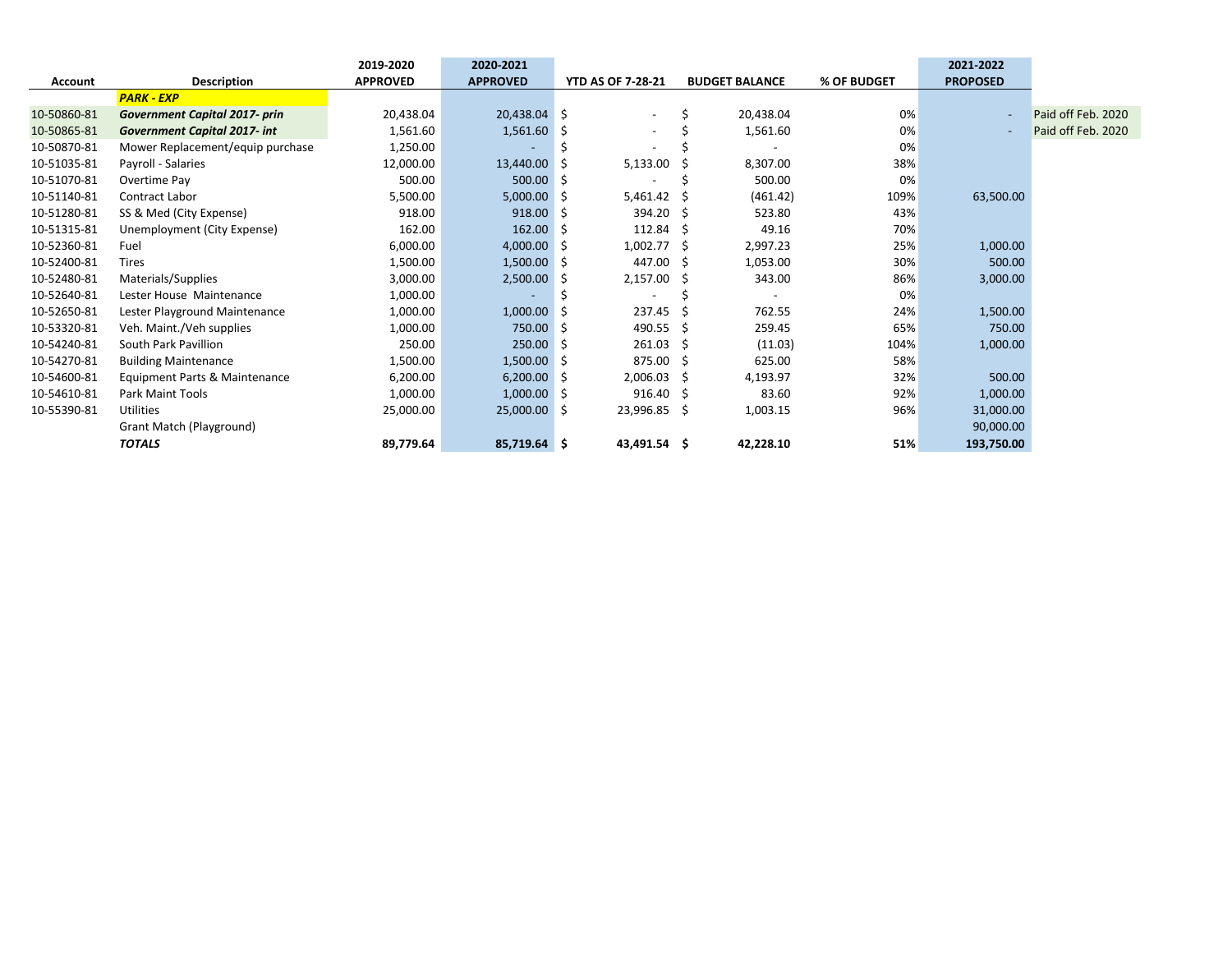|                |                                | 2019-2020       | 2020-2021           |                          |                       |             | 2021-2022       |
|----------------|--------------------------------|-----------------|---------------------|--------------------------|-----------------------|-------------|-----------------|
| <b>Account</b> | <b>Description</b>             | <b>APPROVED</b> | <b>APPROVED</b>     | <b>YTD AS OF 7-28-21</b> | <b>BUDGET BALANCE</b> | % OF BUDGET | <b>PROPOSED</b> |
|                | <b>UTILITIES - REVENUE</b>     |                 |                     |                          |                       |             |                 |
| 60-43240-00    | Sewer Plant Fees               | (370,000.00)    | $(370,000.00)$ \$   | $(247, 480.00)$ \$       | (122, 520.00)         | 67%         | (370,000.00)    |
| 60-43400-00    | Sewer Fees                     | (600,000.00)    | $(600,000.00)$ \$   | $(475, 486.97)$ \$       | (124, 513.03)         | 79%         | (600,000.00)    |
| 60-43480-00    | <b>Transfer Fees</b>           | (1,000.00)      | $(1,000.00)$ \$     | $(775.00)$ \$            | (225.00)              | 78%         | (1,000.00)      |
| 60-43560-00    | Late Fee Penalties             | (70,500.00)     | $(60,000.00)$ \$    | $(44, 240.00)$ \$        | (15,760.00)           | 74%         | (60,000.00)     |
| 60-45025-00    | <b>Utility Charges NSF</b>     | (1,250.00)      | $(1,250.00)$ \$     | $(690.00)$ \$            | (560.00)              | 55%         | (1,250.00)      |
| 60-45050-00    | <b>Water Tower Rental Fees</b> | (62,500.00)     | $(70,000.00)$ \$    | $(60, 135.10)$ \$        | (9,864.90)            | 86%         | (70,000.00)     |
| 60-45100-00    | <b>Water Sales</b>             | (1,000,000.00)  | $(900,000.00)$ \$   | (812,718.79) \$          | (87, 281.21)          | 90%         | (1,000,000.00)  |
| 60-45150-00    | <b>Re-Connect Fees</b>         | (25,000.00)     | $(25,000.00)$ \$    | $(16,600.00)$ \$         | (8,400.00)            | 66%         | (25,000.00)     |
| 60-45175-00    | Water Tap Fees                 | (25,000.00)     | $(25,000.00)$ \$    | $(14,500.00)$ \$         | (10,500.00)           | 58%         | (25,000.00)     |
| 60-45200-00    | *Sanitation Fees               | (410,000.00)    | $(420,000.00)$ \$   | (384,234.48) \$          | (35,765.52)           | 91%         | (500,000.00)    |
| 60-45225-00    | Sewer Tap Fees                 | (5,000.00)      | $(5,000.00)$ \$     | $(3,000.00)$ \$          | (2,000.00)            | 60%         | (5,000.00)      |
| 60-45250-00    | Water Supplies Sold            | (500.00)        | $(500.00)$ \$       |                          | (500.00)              | 0%          | (500.00)        |
| 60-45350-00    | Ambulance Fees from water bill | (105,000.00)    | $(110,000.00)$ \$   | $(94, 444.00)$ \$        | (15,556.00)           | 86%         | (110,000.00)    |
| 60-45620-00    | Rebates-Refunds-Auctions       | (2,500.00)      | $(2,500.00)$ \$     |                          | (2,500.00)            | 0%          | (2,500.00)      |
| 60-46150-00    | Interest Income                | (350.00)        | $(450.00)$ \$       | $(631.25)$ \$            | 181.25                | 140%        | (450.00)        |
| 60-49150-00    | Misc WR                        |                 |                     |                          |                       | 0%          |                 |
| 60-49270-00    | <b>Grant Reimbursements</b>    | (10,000.00)     | $(10,000.00)$ \$    |                          | (10,000.00)           | 0%          | (10,000.00)     |
| 60-49330-00    | Other Income                   | (10,000.00)     | $(10,000.00)$ \$    | $(10, 196.34)$ \$        | 196.34                | 102%        | (10,000.00)     |
|                | <b>TOTALS</b>                  | (2,698,600.00)  | $(2,610,700.00)$ \$ | $(2, 165, 131.93)$ \$    | (445,568.07)          | 83%         | (2,790,700.00)  |

\*2.28% Increase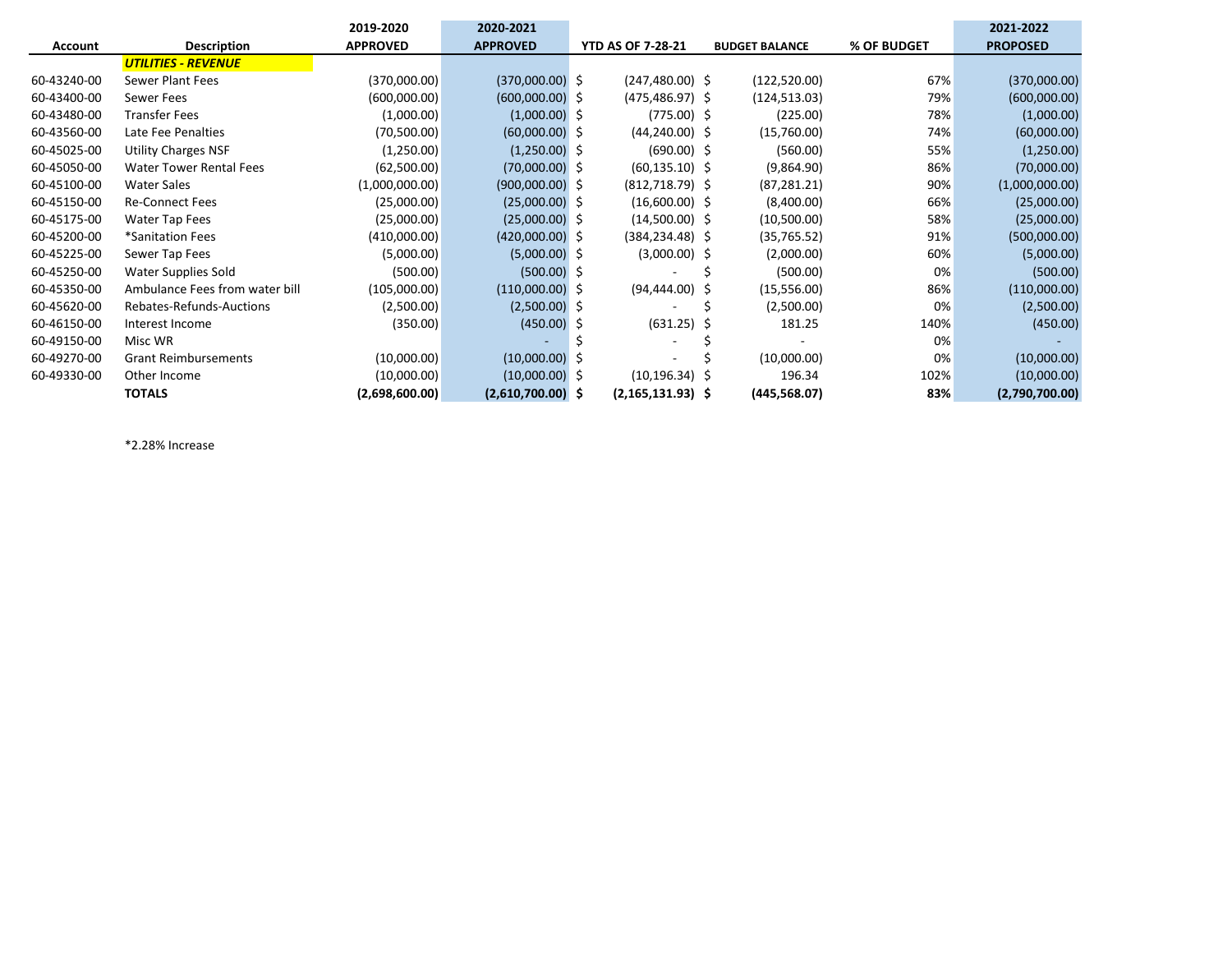|                |                                     | 2019-2020       | 2020-2021       |                                |                       |             | 2021-2022       |                    |
|----------------|-------------------------------------|-----------------|-----------------|--------------------------------|-----------------------|-------------|-----------------|--------------------|
| <b>Account</b> | <b>Description</b>                  | <b>APPROVED</b> | <b>APPROVED</b> | <b>YTD AS OF 7-28-21</b>       | <b>BUDGET BALANCE</b> | % OF BUDGET | <b>PROPOSED</b> |                    |
|                | <b>UTILITY ADMIN - EXP</b>          |                 |                 |                                |                       |             |                 |                    |
| 60-50475-40    | <b>ETCOG - GIS Updates</b>          | 1,750.00        | $1,575.00$ \$   |                                | \$<br>1,575.00        | 0%          | 1,575.00        |                    |
| 60-50750-40    | 2010 CO Bond (Prin)                 | 150,000.00      | 150,000.00      | \$                             | \$<br>150,000.00      | 0%          |                 | Paid off 2021      |
| 60-50795-40    | 2010 CO Bond (Int)                  | 2,250.00        | 2,250.00 \$     |                                | \$<br>2,250.00        | 0%          |                 | Paid off 2021      |
| 60-50850-40    | 2015-GO Rfdg (prin)                 | 80,500.00       | 126,000.00      | \$                             | Ś<br>126,000.00       | 0%          | 126,000.00      |                    |
| 60-50855-40    | 2015 - GO Rfdg (int)                | 54,320.00       | 50,242.50       | \$<br>25,121.25                | Ś<br>25,121.25        | 50%         | 50,242.50       |                    |
| 60-50860-40    | Government Capt 2017-prin           | 43,435.00       | 43,435.00       | \$                             | Ś<br>43,435.00        | 0%          |                 | Paid off Feb. 2020 |
| 60-50865-40    | Government Capt 2017-int            | 3,325.00        | $3,325.00$ \$   |                                | Ś<br>3,325.00         | 0%          |                 | Paid off Feb. 2020 |
| 60-51035-40    | Payroll - Salaries                  | 54,095.60       | 58,315.82       | -\$<br>43,119.13               | Ś<br>15,196.69        | 74%         | 58,864.00       |                    |
| 60-51070-40    | Overtime Pay                        | 1,000.00        | 500.00          | \$<br>256.21                   | Ś.<br>243.79          | 51%         | 500.00          |                    |
| 60-51140-40    | Contract Labor                      | 465.77          | 300.00 \$       |                                | Ś<br>300.00           | 0%          | 300.00          |                    |
| 60-51245-40    | <b>TMRS-Expense</b>                 | 6,610.48        | 6,586.56        | \$<br>5,221.86                 | \$<br>1,364.70        | 79%         | 6,622.20        |                    |
| 60-51280-40    | SS & Med (City Expense)             | 4,138.31        | $4,262.87$ \$   | 3,342.48                       | Ś.<br>920.39          | 78%         | 4,503.10        |                    |
| 60-51315-40    | Unemployment (City Expense)         | 292.00          | 292.00 \$       | 558.09                         | \$<br>(266.09)        | 191%        | 504.00          |                    |
| 60-51350-40    | Company Health Expense              | 14,632.71       | 16,512.10       | \$<br>13,982.63                | \$<br>2,529.47        | 85%         | 18,313.45       |                    |
| 60-51385-40    | Uniform Allowance                   | 8,000.00        | 7,000.00        | \$<br>5,487.94                 | \$<br>1,512.06        | 78%         | 10,000.00       |                    |
| 60-52240-40    | <b>Office Supplies</b>              | 2,500.00        | 2,500.00        | $\dot{\mathsf{s}}$<br>2,131.94 | \$<br>368.06          | 85%         | 2,500.00        |                    |
| 60-52320-40    | Postage/Box Rent                    | 9,000.00        | 8,000.00        | \$<br>7,540.03                 | \$<br>459.97          | 94%         | 8,000.00        |                    |
| 60-53010-40    | <b>Balance Rec Outage</b>           |                 |                 | \$                             | Ś<br>$\overline{a}$   | 0%          |                 |                    |
| 60-53010-40    | <b>UB Rec Outage</b>                |                 |                 | Ś<br>$(210.00)$ \$             | 210.00                | 0%          |                 |                    |
| 60-53050-40    | <b>Champion EMS</b>                 | 75,000.00       | 80,000.00 \$    | 60,415.00 \$                   | 19,585.00             | 76%         | 80,000.00       |                    |
| 60-53100-40    | AMS Collection Fees-Water Bill      | 500.00          | 500.00          | \$<br>449.92 \$                | 50.08                 | 90%         | 500.00          |                    |
| 60-53115-40    | Ins.(TML P/L)                       | 800.00          | 1,300.00        | \$<br>1,156.28                 | \$<br>143.72          | 89%         | 1,456.00        |                    |
| 60-53120-40    | Website Maint/Update Exp            | 150.00          | 150.00          | \$                             | 150.00<br>Ś           | 0%          | 150.00          |                    |
| 60-53125-40    | <b>Fidelity Bonds</b>               | 901.00          | $901.00$ \$     | 901.00                         | \$                    | 100%        | 601.00          |                    |
| 60-53130-40    | Employee Events / Awards            | 3,250.00        | 3,000.00        | \$<br>2,950.38                 | Ś<br>49.62            | 98%         | 3,500.00        |                    |
| 60-53150-40    | <b>Employee Orientation Expense</b> | 1,200.00        | 500.00 \$       | 325.00                         | \$<br>175.00          | 65%         | 250.00          |                    |
| 60-53180-40    | Legal (City Atty)                   | 2,000.00        | $1,000.00$ \$   | 1,000.00                       | \$<br>$\omega$        | 100%        | 1,000.00        |                    |
| 60-53190-40    | Dues & Subscriptions                | 2,000.00        | 2,000.00        | \$<br>1,366.02                 | \$<br>633.98          | 68%         | 2,000.00        |                    |
| 60-53220-40    | <b>Printing &amp; Publications</b>  | 2,700.00        | 2,700.00        | -\$<br>2,700.00                | \$                    | 100%        | 3,000.00        |                    |
| 60-53230-40    | Ins.(TML WC)                        | 1,445.00        | 200.00          | \$<br>141.69                   | \$<br>58.31           | 71%         | 241.34          |                    |
| 60-53240-40    | <b>Travel/Training</b>              | 7,000.00        | 4,000.00 \$     | 3,057.72                       | $\zeta$<br>942.28     | 76%         | 6,000.00        |                    |
| 60-53260-40    | Audit                               | 10,000.00       | $10,000.00$ \$  | 7,825.15                       | \$<br>2,174.85        | 78%         | 10,000.00       |                    |
| 60-53335-40    | <b>Internet Services</b>            | 1,000.00        | $1,250.00$ \$   | 1,136.87                       | \$<br>113.13          | 91%         | 1,250.00        |                    |
| 60-53370-40    | Copier Lease                        | 795.00          | 800.00          | \$<br>692.22                   | \$<br>107.78          | 87%         | 800.00          |                    |
| 60-54270-40    | <b>Building Maintenance</b>         | 2,000.00        | $1,000.00$ \$   | 480.00                         | \$<br>520.00          | 48%         | 1,000.00        |                    |
| 60-54300-40    | <b>Computer Expense</b>             | 1,500.00        | 1,500.00        | \$                             | \$<br>1,500.00        | 0%          | 1,500.00        |                    |
| 60-54305-40    | STW - Annual Maint                  | 13,000.00       | 7,000.00 \$     | 7,000.00                       | \$                    | 100%        | 12,661.25       |                    |
|                |                                     | 2019-2020       | 2020-2021       |                                |                       |             | 2021-2022       |                    |
| <b>Account</b> | <b>Description</b>                  | <b>APPROVED</b> | <b>APPROVED</b> | <b>YTD AS OF 7-28-21</b>       | <b>BUDGET BALANCE</b> | % OF BUDGET | <b>PROPOSED</b> |                    |
|                | <b>UTILITY ADMIN - EXP</b>          |                 |                 |                                |                       |             |                 |                    |
| 60-54330-40    | Radio Equip/Service                 | 250.00          |                 |                                | Ś                     | 0%          |                 |                    |
| 60-54360-40    | <b>Computer Maintenance</b>         | 7,500.00        | 7,500.00 \$     | 5,771.66                       | \$<br>1,728.34        | 77%         | 7,500.00        |                    |
| 60-55390-40    | Utilities                           | 1,500.00        | 2,000.00        | \$<br>1,117.88                 | \$<br>882.12          | 56%         | 2,000.00        |                    |
| 60-55520-40    | Phones                              | 350.00          | 550.00 \$       | 393.40                         | \$<br>156.60          | 72%         | 550.00          |                    |
| 60-55540-40    | Phone Stipend                       | 480.00          | 480.00          | \$<br>400.00                   | \$<br>80.00           | 83%         | 480.00          |                    |
| 60-57450-40    | Contingency                         | 10,000.00       | 3,648.96 \$     | 2,817.00                       | \$<br>831.96          | 77%         | 75,000.00       |                    |
| 60-57650-40    | 518 Houston Building Loan           |                 | 11,200.00 \$    | 8,254.32                       | -\$<br>2,945.68       | 74%         | 11,200.00       |                    |
|                | <b>TOTALS</b>                       | 581,635.87      | 624,276.81 \$   | 216,903.07                     | -\$<br>407,373.74     | 35%         | 510,563.84      |                    |
|                |                                     |                 |                 |                                |                       |             |                 |                    |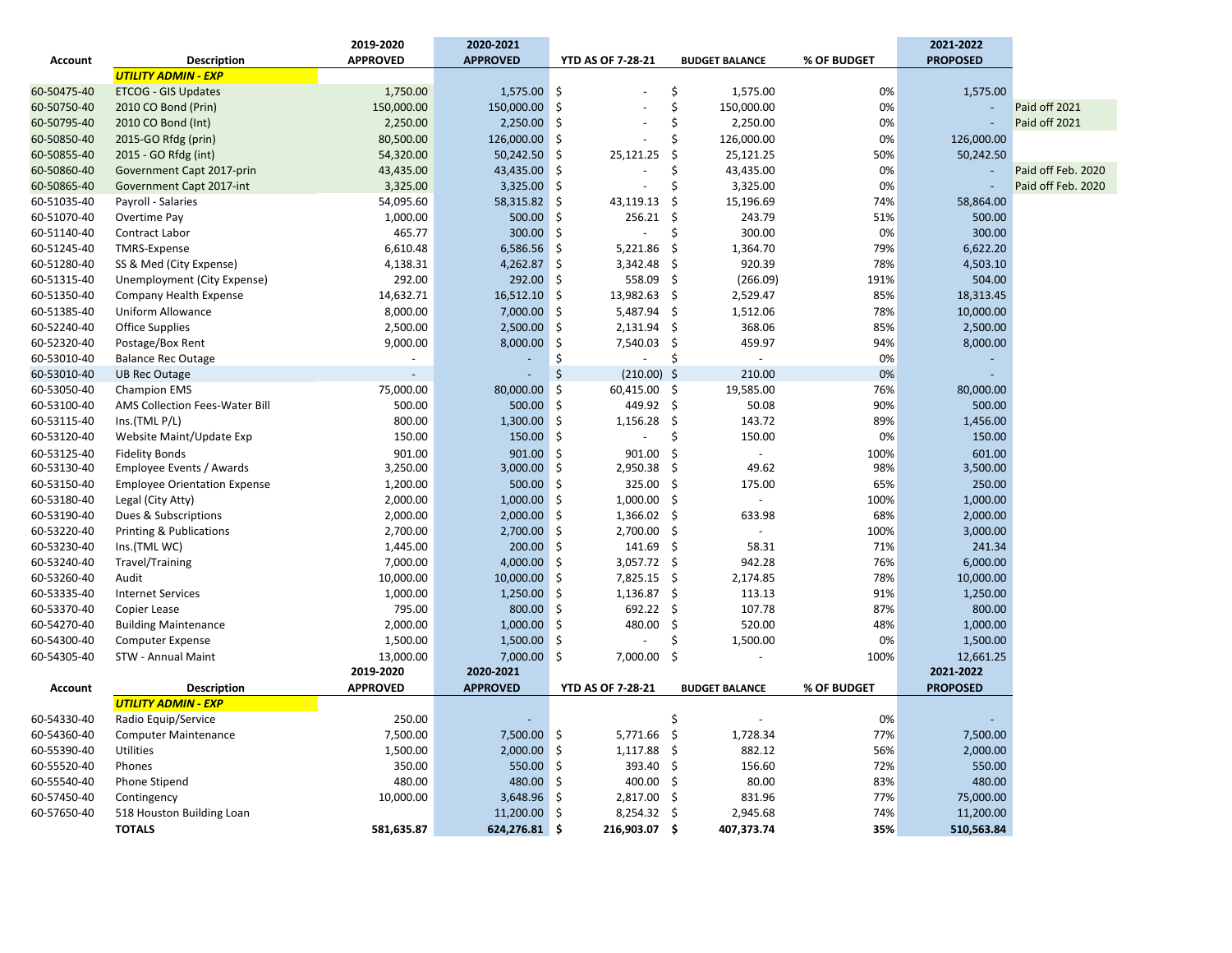|             |                         | 2019-2020       | 2020 - 2021     |                          |                       |             | 2021-2022       |
|-------------|-------------------------|-----------------|-----------------|--------------------------|-----------------------|-------------|-----------------|
| Account     | <b>Description</b>      | <b>APPROVED</b> | <b>APPROVED</b> | <b>YTD AS OF 7-28-21</b> | <b>BUDGET BALANCE</b> | % OF BUDGET | <b>PROPOSED</b> |
|             | <b>SANITATION - EXP</b> |                 |                 |                          |                       |             |                 |
| 60-53090-41 | *Sanitation Expense     | 360,000.00      | 368,000.00      | 299.637.27 \$            | 68.362.73             | 81%         | 368,000.00      |
| 60-53270-41 | Texas Trash Off         | 2,000.00        | $2,000.00$ \$   | $\overline{\phantom{0}}$ | 2.000.00              | 0%          | 3,000.00        |
|             | TOTALS                  | 362,000.00      | 370,000.00      | 299.637.27               | 70,362.73             | 81%         | 371,000.00      |

\*2.28% Increase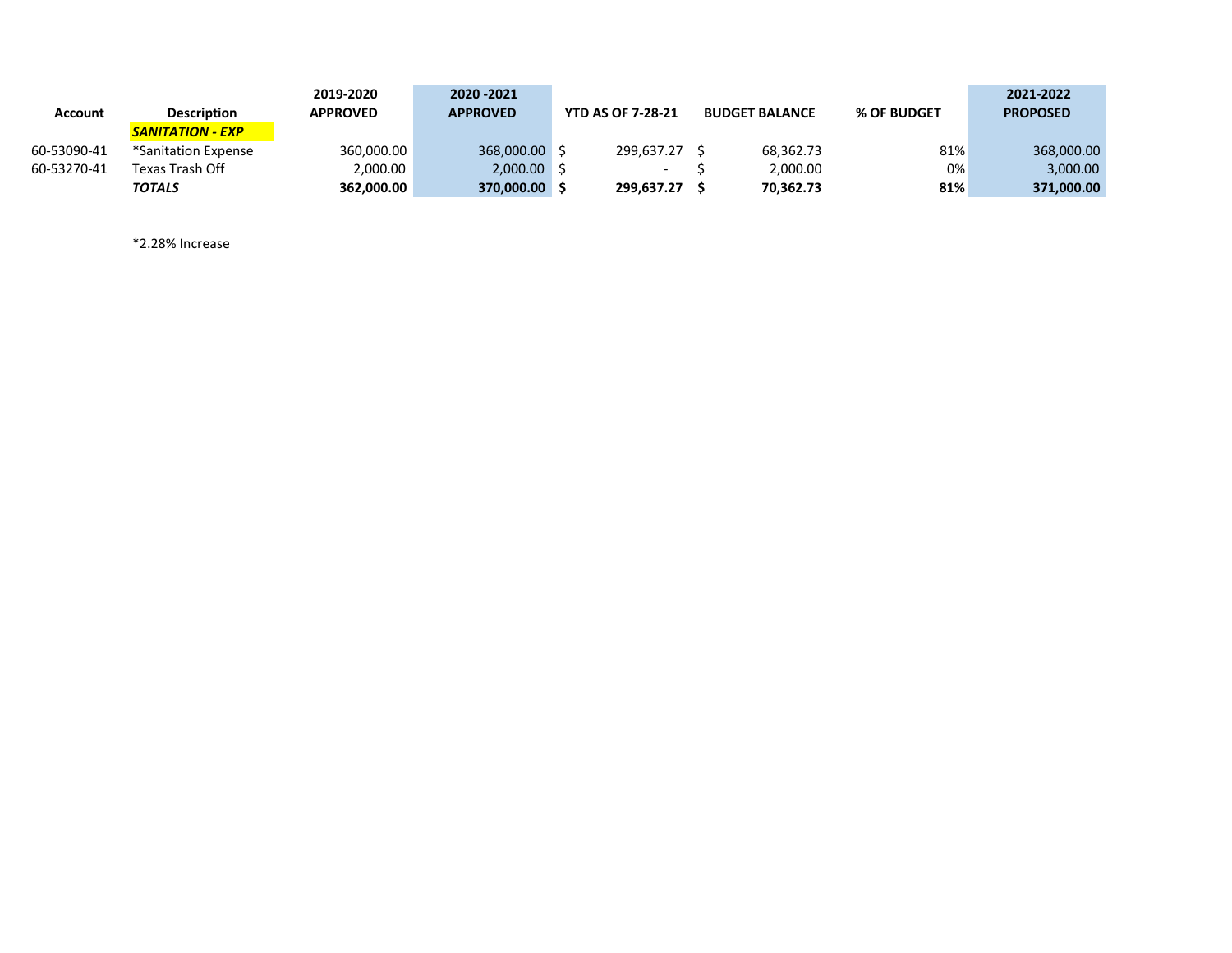|                |                                  | 2019-2020       | 2020-2021       |                          |                       |             | 2021-2022       |
|----------------|----------------------------------|-----------------|-----------------|--------------------------|-----------------------|-------------|-----------------|
| <b>Account</b> | <b>Description</b>               | <b>APPROVED</b> | <b>APPROVED</b> | <b>YTD AS OF 7-28-21</b> | <b>BUDGET BALANCE</b> | % OF BUDGET | <b>PROPOSED</b> |
|                | <b>WASTE WATER/SEWER- EXP</b>    |                 |                 |                          |                       |             |                 |
| 60-50505-42    | Sewer Line/Lift Station Upgrades | 90,000.00       | $0.00$ \$       |                          | \$                    | 0%          | 49,000.00       |
| 60-50900-42    | <b>DOWN TOWN SEWER REPAIRS</b>   | 25,000.00       | 25,000.00 \$    | 20,832.80                | - \$<br>4,167.20      | 83%         | 25,000.00       |
| 60-51035-42    | Payroll - Salaries               | 117,708.81      | 131,576.45 \$   | 85,141.33 \$             | 46,435.12             | 65%         | 142,880.40      |
| 60-51070-42    | Overtime Pay                     | 7,500.00        | 7,500.00 \$     | 11,425.59 \$             | (3,925.59)            | 152%        | 7,500.00        |
| 60-51140-42    | Contract Labor                   | 50,000.00       | 40,000.00 \$    | 10,334.17 \$             | 29,665.83             | 26%         | 40,000.00       |
| 60-51245-42    | <b>TMRS-Expense</b>              | 14,384.02       | 14,644.56 \$    | 11,581.21 \$             | 3,063.35              | 79%         | 16,074.05       |
| 60-51280-42    | SS & Med (City Expense)          | 9,004.72        | $9,478.08$ \$   | 7,357.93 \$              | 2,120.15              | 78%         | 10,930.35       |
| 60-51315-42    | Unemployment (City Expense)      | 688.50          | 688.50 \$       | 1,069.94                 | \$<br>(381.44)        | 155%        | 1,071.00        |
| 60-51350-42    | Company Health Expense           | 36,599.71       | 41,220.26 \$    | 26,873.65                | - \$<br>14,346.61     | 65%         | 43,807.70       |
| 60-52080-42    | <b>Chemicals &amp; Supplies</b>  | 60,000.00       | 65,000.00 \$    | 69,159.88                | \$<br>(4, 159.88)     | 106%        | 75,000.00       |
| 60-52240-42    | <b>Office Supplies</b>           | 500.00          | 500.00 \$       | 427.04                   | Ŝ.<br>72.96           | 85%         | 500.00          |
| 60-52360-42    | Fuel                             | 10,000.00       | 10,000.00 \$    | 7,698.72 \$              | 2,301.28              | 77%         | 12,000.00       |
| 60-52400-42    | <b>Tires</b>                     | 1,000.00        | $1,500.00$ \$   | 829.00                   | \$<br>671.00          | 55%         | 2,000.00        |
| 60-52480-42    | Materials/Supplies               | 15,000.00       | 15,000.00 \$    | 12,368.68                | \$<br>2,631.32        | 82%         | 20,000.00       |
| 60-52640-42    | <b>Small Tools</b>               | 7,500.00        | $5,000.00$ \$   | 2,105.65                 | \$<br>2,894.35        | 42%         | 5,000.00        |
| 60-53040-42    | Sewer Plant Operating Exp        | 25,000.00       | 20,000.00 \$    | 9,399.99                 | \$<br>10,600.01       | 47%         | 20,000.00       |
| 60-53070-42    | Testing, Permits, Fees (SEWER)   | 18,000.00       | 15,000.00 \$    | 9,100.60                 | \$<br>5,899.40        | 61%         | 15,000.00       |
| 60-53090-42    | Waste Management/pump srv        | 2,500.00        | $2,500.00$ \$   | $\overline{\phantom{a}}$ | \$<br>2,500.00        | 0%          | 2,500.00        |
| 60-53115-42    | Ins.(TML P/L)                    | 6,700.00        | 6,700.00 \$     | 6,166.85                 | \$<br>533.15          | 92%         | 7,504.00        |
| 60-53190-42    | Dues & Subscriptions             | 1,250.00        | $1,250.00$ \$   | 1,384.95                 | \$<br>(134.95)        | 111%        | 1,750.00        |
| 60-53230-42    | Ins.(TML WC)                     | 4,500.00        | 3,800.00 \$     | 3,014.70 \$              | 785.30                | 79%         | 6,429.62        |
| 60-53320-42    | Veh. Maint./Veh supplies         | 7,500.00        | $5,000.00$ \$   | 5,350.60 \$              | (350.60)              | 107%        | 7,500.00        |
| 60-53335-42    | <b>Internet Services</b>         | 950.00          | 700.00 \$       | 501.50                   | \$<br>198.50          | 72%         | 700.00          |
| 60-53460-42    | <b>Equipment Rental</b>          | 1,000.00        | $1,000.00$ \$   |                          | Ś<br>1,000.00         | 0%          | 1,000.00        |
| 60-54270-42    | <b>Building Maintenance</b>      | 1,000.00        | $1,000.00$ \$   | 133.32                   | \$<br>866.68          | 13%         | 1,000.00        |
| 60-54330-42    | Radio Equip/Service              | 1,000.00        | 0.00            | -\$                      | Ś                     | 0%          | 0.00            |
| 60-54360-42    | <b>Computer Maintenance</b>      | 7,500.00        | 7,500.00 \$     | 5,772.63                 | \$<br>1,727.37        | 77%         | 7,500.00        |
| 60-54600-42    | Equipment Parts & Maintenance    | 15,000.00       | 10,000.00 \$    | 11,206.68                | \$<br>(1,206.68)      | 112%        | 15,000.00       |
| 60-55390-42    | <b>Utilities</b>                 | 45,000.00       | 45,000.00 \$    | 65,350.54 \$             | (20, 350.54)          | 145%        | 45,000.00       |
|                |                                  | 2019-2020       | 2020-2021       |                          |                       |             | 2021-2022       |
| Account        | <b>Description</b>               | <b>APPROVED</b> | <b>APPROVED</b> | <b>YTD AS OF 7-28-21</b> | <b>BUDGET BALANCE</b> | % OF BUDGET | <b>PROPOSED</b> |
|                | <b>WASTE WATER/SEWER- EXP</b>    |                 |                 |                          |                       |             |                 |
| 60-55520-42    | Phones                           | 622.15          | $1,000.00$ \$   | 839.40 \$                | 160.60                | 84%         | 1,000.00        |
| 60-55540-42    | Phone Stipend                    | 960.00          | 960.00 \$       | 620.00 \$                | 340.00                | 65%         | 960.00          |
| 60-56045-42    | Lift stations                    | 40,000.00       | 30,000.00 \$    | 65,632.39                | \$<br>(35, 632.39)    | 219%        | 30,000.00       |
| 60-56135-42    | Manholes                         | 2,500.00        | $2,500.00$ \$   | 380.00 \$                | 2,120.00              | 15%         | 2,500.00        |
| 60-56180-42    | Sewer Pipe                       | 10,000.00       | 8,000.00 \$     | 5,000.00                 | \$<br>3,000.00        | 63%         | 8,000.00        |
| 60-56380-42    | Sewer Collection System          | 5,000.00        | $5,000.00$ \$   | 7,060.30                 | \$<br>(2,060.30)      | 141%        | 5,000.00        |
|                | <b>TOTALS</b>                    | 640,867.91      | 534,017.85 \$   | 464,120.04 \$            | 69,897.81             | 87%         | 629,107.12      |